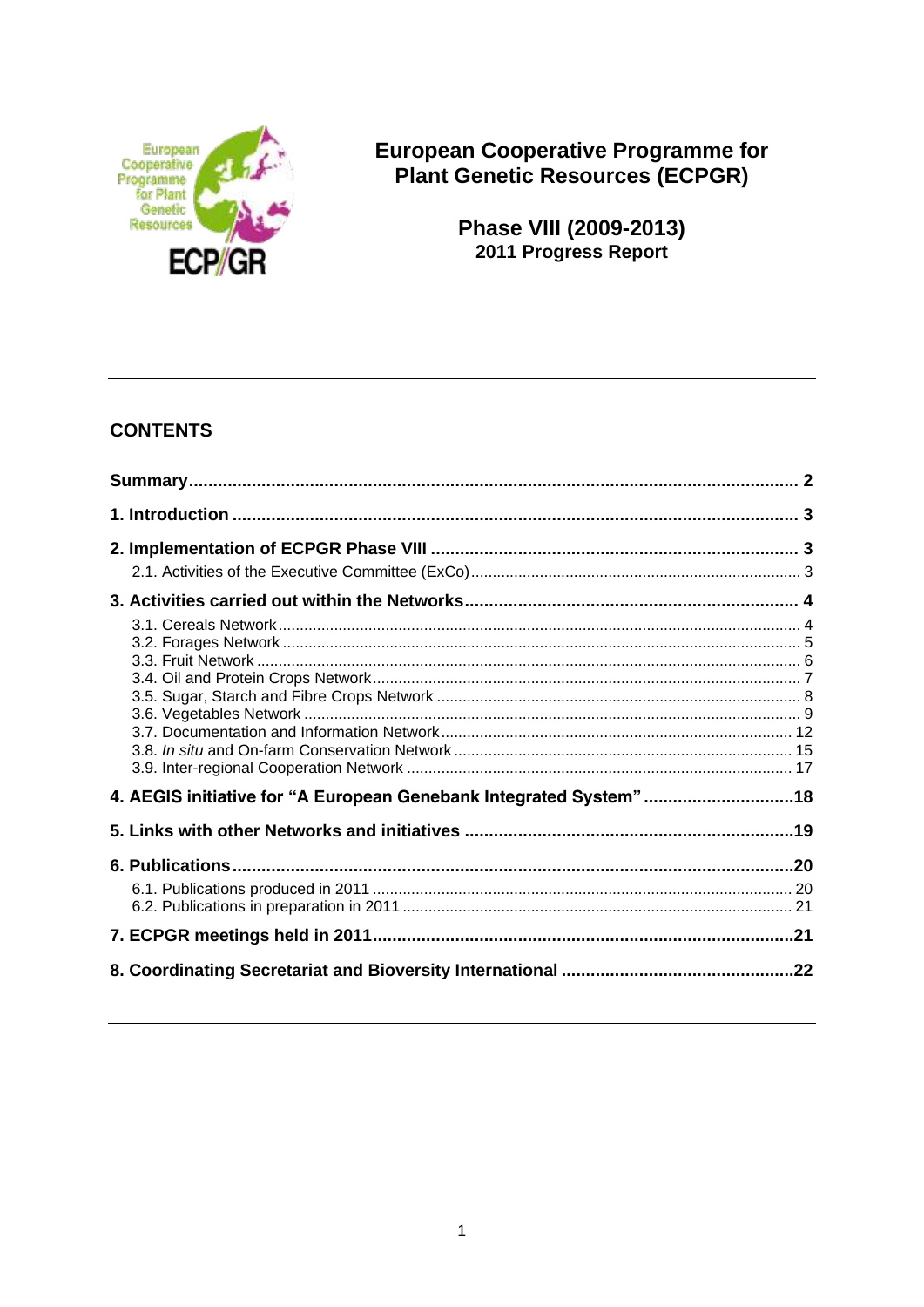### **SUMMARY**

Following the extraordinary Steering Committee (SC) meeting held in Bratislava, Slovakia in December 2010, this third year of Phase VIII saw the start of the operation of the new Executive Committee (ExCo). The ExCo defined its Terms of Reference and started to deal with the issues of the outstanding contributions and formalization of country membership. The ExCo offered advice to the Secretariat, specifically supporting its decision to get involved in the coordination of an FP7 project on Plant Genetic Resources (Plant Gene Access). A detailed workplan was scheduled for the preparation of the "Options paper" with a view to the next SC meeting in November 2012.

Membership of ECPGR has reached 39 countries which have signed formal membership and 2 additional countries which are providing contributions without a signed formal membership.

The membership in the initiative for "A European Genebank Integrated System (AEGIS)" increased from 26 to 30 countries and the Associate Member Agreements between National Coordinators and institutions holding *ex situ* accessions within their respective countries increased from 19 to 45. The three projects funded by the first round of the AEGIS Grant Scheme were concluded and five additional projects were selected for funding and started this year. The European Collection was created with a first batch of *Allium* accessions conserved at IPK, Gatersleben, Germany. Many other Working Groups have been analysing their crop collections and are close to defining other AEGIS accessions.

The contributions offered by the Networks to the process led by FAO of updating the *Genebank Standards* for seed germplasm have now extended to "*Field Genebank and In vitro and Cryopreservation Standards*". All the FAO genebank standard documents will be submitted to the FAO Technical Working Group for its approval in November 2012.

The Barley Working Group (WG), after its Seventh Meeting in Cyprus, made a special effort to contribute to the Plant Gene Access project proposal by acting as a model crop for genotyping and phenotyping activities and promoting the conservation of precise genetic stocks. A proposal to improve the European rye collection was successful for the AEGIS Grant Scheme. The Wheat Database was updated with considerable additions of new characterization and evaluation data.

The Forages WG obtained a project funded by AEGIS for the establishment of the European Forages Collection.

A renewed *Vitis* Database was launched in Germany with uploading modules for passport, characterization, SSR, virus data and a photo gallery. The *Prunus* Database was improved and expanded.

The project on inventory and sampling of *Origanum* populations was completed by the WG on Medicinal and Aromatic Plants. Samples from 19 countries were analysed by the University of Veterinary Medicine, Vienna, Austria, and these showed gradients of genetic differentiation and the detection of high essential oil contents in examples from Greece, Israel and Turkey.

The WG on *Beta* benefited from the AGRI GENRES project AEGRO and managed to negotiate a "*Beta patula* genetic reserve action plan" with the Natural Park of Madeira, which is going to establish the first genetic reserve for *Beta* in the EU. The Potato WG combined available funds from ECPGR and AEGIS and started a project on the identification of old potato clones using microsatellite (SSR) markers to assist in setting up the AEGIS collection for potato cultivars.

The *Allium* WG promoted the method that was developed through the AEGIS granted project for cryopreserving bolting garlic. The hosting and management of the *Allium* Database was transferred from the University of Warwick, UK to IPK Gatersleben, Germany. Heartfelt thanks were expressed to Dave Astley, who is retiring after 29 years of leadership of the Group.

The Umbellifer Crops WG made a tentative selection of 1415 carrot cultivar accessions for AEGIS and agreed on minimum descriptors for characterization of carrot, celeriac, celery, dill and parsley. The Minor Leafy Vegetables Database, managed by IPK, Germany, was improved and extended to several new genera.

The EURISCO Web site was entirely revised and launched in its new form in November. Functionalities and search options were upgraded, also providing users with more accurate results of the taxonomy searches. The number of accessions reached a total of nearly 1.1 million. Moldova joined EURISCO with its national inventory, raising the number of participating countries to 42.

As part of the FP7 project PGR Secure for "Novel characterization of crop wild relatives and landraces resources as a basis for improved crop breeding", the *In situ* and On-farm Conservation Network held a Joint ECPGR/PGR Secure Workshop in Lithuania to discuss and agree on a strategic approach to European and national crop wild relatives and landrace conservation that will result in the systematic conservation of these important resources across Europe. Several *In Situ* and On-farm National Inventory Focal Points were nominated by the National Coordinators for this occasion.

The Inter-regional Cooperation Network organized a Joint Workshop between ECPGR and the Near East and North Africa Plant Genetic Resources Network (NENA PGRN) in Turkey, dedicated to exchanging views, information and experiences related to the implementation of the International Treaty.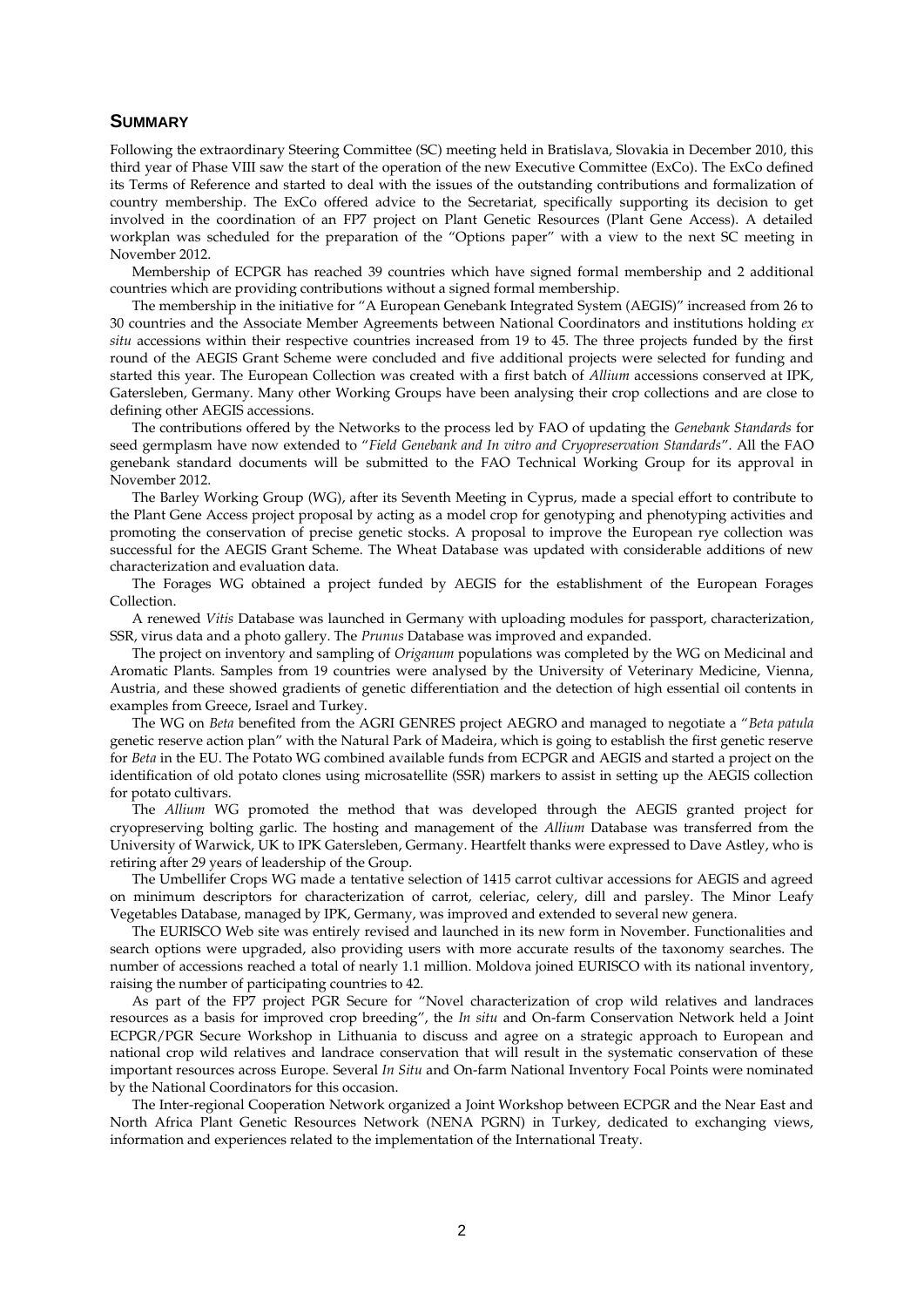# **1. INTRODUCTION**

This is the third Annual Progress Report of Phase VIII (2009-2013), covering the period from 1 January to 31 December 2011.

This document aims to put on record all the relevant events which occurred during 2011 for the purpose of reporting on the progress of Phase VIII to the Steering Committee and to the Implementing Agencies. The Steering Committee (SC) has been kept informed on a regular basis through the dedicated "Steering Committee listserver", which is managed by the Nordic Genetic Resource Center (NordGen), as well as through the dedicated ECPGR Web site.

Following the establishment of the ECPGR Executive Committee in December 2010, the communication flow between the Secretariat and the Chair of the ExCo has been intense during 2011.

# **2. IMPLEMENTATION OF ECPGR PHASE VIII**

By end of December 2011, 39 countries had signed the Letter of Agreement for Phase VIII (five more than at the end of last year). Two other countries (France and Israel) had not signed the Letter of Agreement but had, nonetheless, paid annual contributions for Phase VIII after active follow-up. The remaining two traditional members of ECPGR that have not yet joined Phase VIII are Armenia and Malta.

# **2.1. Activities of the Executive Committee (ExCo)**

The ExCo, composed of Gert Kleijer (Chair), Merja Veteläinen, Silvia Strãjeru, Alvina Avagyan, Fernando Latorre and Lorenzo Maggioni (*ex officio*), started its operation in 2011, with the following activities:

- Definition of its Terms of Reference (ToRs) (draft of 30.11.2011 was uploaded on the Web site).
- Preparation of letters inviting those countries which had not paid their dues for more than one year or which had delayed their regular payments to settle their dues to ECPGR promptly, and those countries that had not signed the membership agreement (LoA) to join Phase VIII of ECPGR to do so. The letters were sent by the ExCo Chair in February 2011 to the implementing agencies of Armenia, Austria, Belgium, France, Georgia, Israel, Macedonia FYR, Malta, Portugal, Russian Federation, Turkey, United Kingdom and Ukraine. As a result, LoAs were signed by Austria, Belgium, Macedonia FYR and Turkey and outstanding contributions were settled by France, Macedonia FYR, Turkey, the United Kingdom and partly by Israel. Indications of difficulties in currently honouring the contributions because of the financial situation were expressed by Georgia, Portugal and Ukraine. Difficulties related to the decisionmaking process were reported by Armenia, Belgium and Russian Federation. No reply was received from Malta.
- Monitoring of dialogue between Bioversity and the Documentation and Information Network about the future development of EURISCO (see below, Section 3.7).
- Monitoring of the coordination of the organization of a joint meeting between ECPGR and the EU-funded PGR Secure project in Palanga, Lithuania in September 2011 (see below, Section 3.8).
- Approval of expenses for the employment of a consultant to help the Secretariat in the process of preparation for the FP7 proposal Plant Gene Access (after consultation with and agreement from the entire SC) (see below, Section 4).
- Participation of the Chair in the preparatory meeting (Maccarese, May 2011) for the preparation of the FP7 proposal Plant Gene Access, with a chairing function.
- Organization of the second ExCo meeting in Maccarese (October 2011) to make detailed plans for the preparation of the Options paper.
- Preparation of an advanced draft of the logframe for ECPGR objectives, following a request for inputs from the entire SC.
- In consultation with and approval from the SC, selection of two new members for the ExCo, Zofia Bulinska, Poland, and Jens Weibull, Sweden, respectively, replacing, as of January 2012, Silvia Strãjeru, Romania and Merja Veteläinen, Finland.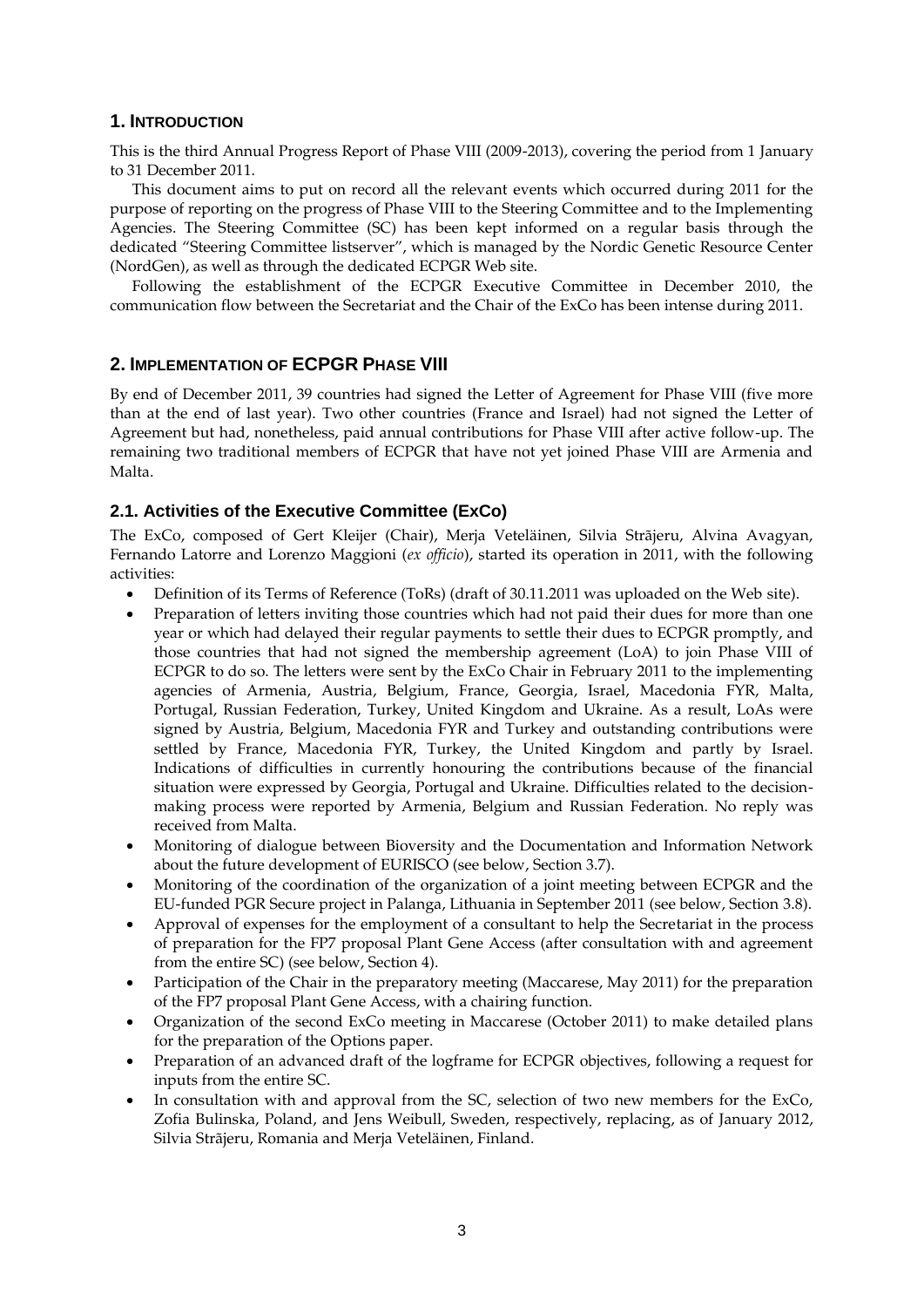The minutes and ToRs of the ExCo meetings are available from: [http://www.ecpgr.cgiar.org/executive\\_committee.html](http://www.ecpgr.cgiar.org/executive_committee.html)

### **3. ACTIVITIES CARRIED OUT WITHIN THE NETWORKS**

Planned meetings and activities and their dates are reflected and kept up-to-date in the Networks' budget plans (available online from each Network's Web page [\(http://www.ecpgr.cgiar.org/networks.html\)](http://www.ecpgr.cgiar.org/networks.html) and in the List of upcoming meetings [\(http://www.ecpgr.cgiar.org/meetings/future\\_meetings.html\)](http://www.ecpgr.cgiar.org/meetings/future_meetings.html).

#### **3.1. Cereals Network**

**Working Groups**: *Avena,* Barley and Wheat.

The **Cereals Network Coordinating Group (NCG)** consisted of seven members: Helmut Knüpffer, Germany (Network Coordinator); Iva Faberová, Czech Republic; Christoph Germeier, Germany; Marja Jalli, Finland; Andreas Katsiotis, Greece; Gert Kleijer, Switzerland; and Marcin Zaczyński, Poland.

**The Seventh Meeting of the Working Group on Barley** was held on 10-12 May 2011 in Nicosia, Cyprus, with the local support of the Agricultural Research Institute (ARI). Twenty-five country representatives participated. It was agreed that the European Barley Collection be established, as part of AEGIS, commencing with large parts of the barley collection of the Leibniz Institute of Plant Genetics and Crop Plant Research (IPK), Germany, with the addition of accessions that were held in the respective countries of origin, and other evidently unique accessions. A detailed list of accessions recommended for inclusion into AEGIS, was expected to be produced relatively quickly. Regarding the AEGIS Quality System (AQUAS), a Task Group was formed, coordinated by Agnese Kolodinska Brantestam (NordGen), to draft protocols for the species-specific maintenance of wild *Hordeum* species and cultivated barley. An agreement on minimum standards should be reached by May 2012. The Group agreed that a long-term and sustainable solution for the maintenance of precise genetic stocks in barley should be found and a Task Group was therefore formed, also coordinated by A. Kolodinska Brantestam, to assist in carrying out a full survey and to draft a global conservation and utilization strategy paper for barley genetic stocks. An update of the contents of the European Barley Database (EBDB) was started in 2011 and will be completed in 2012.

The Group agreed on seeking cooperation for research connected to barley pre-breeding and breeding, including the following activities: development of a disease resistance database; development of phenotype tests for abiotic stress resistance; evaluation of germplasm through ring tests; lobbying for pre-breeding at EU and national level and collaborating for joint project proposals. Project planning should aim at collaborating with other international projects and implement the European leadership on barley research, breeding and farming, in order to deliver safe, high quality and functional food, feed and raw materials for energy in sustainable production systems.

Helmut Knüpffer, Germany and Marja Jalli, Finland were re-elected as Chair and Vice-Chair respectively.

The **ECPGR Wheat Database** was updated with additional Passport as well as Characterization and Evaluation (C&E) data sets. The Database provides currently data for 168 089 accessions and also includes nearly 150 000 C&E records for about 15% of the accessions.

The National Centre for Plant Genetic Resources, Radzików, Poland, implemented a new version of the **ECPGR Rye Database**, which now contains passport data for 13 187 accessions from 28 countries and also includes over 7000 C&E records for about 10% of the accessions.

**The ECPGR project for urgent regeneration and safety-duplication activities**, funded by the Global Crop Diversity Trust (2009-2010), continued in 2011 in order to complete the regeneration and safety-duplication. In the case of cereals, eight countries were involved (Armenia, Azerbaijan, Belarus, Bulgaria, Georgia, Greece, Hungary and Israel). Out of the 3956 cereal accessions that were expected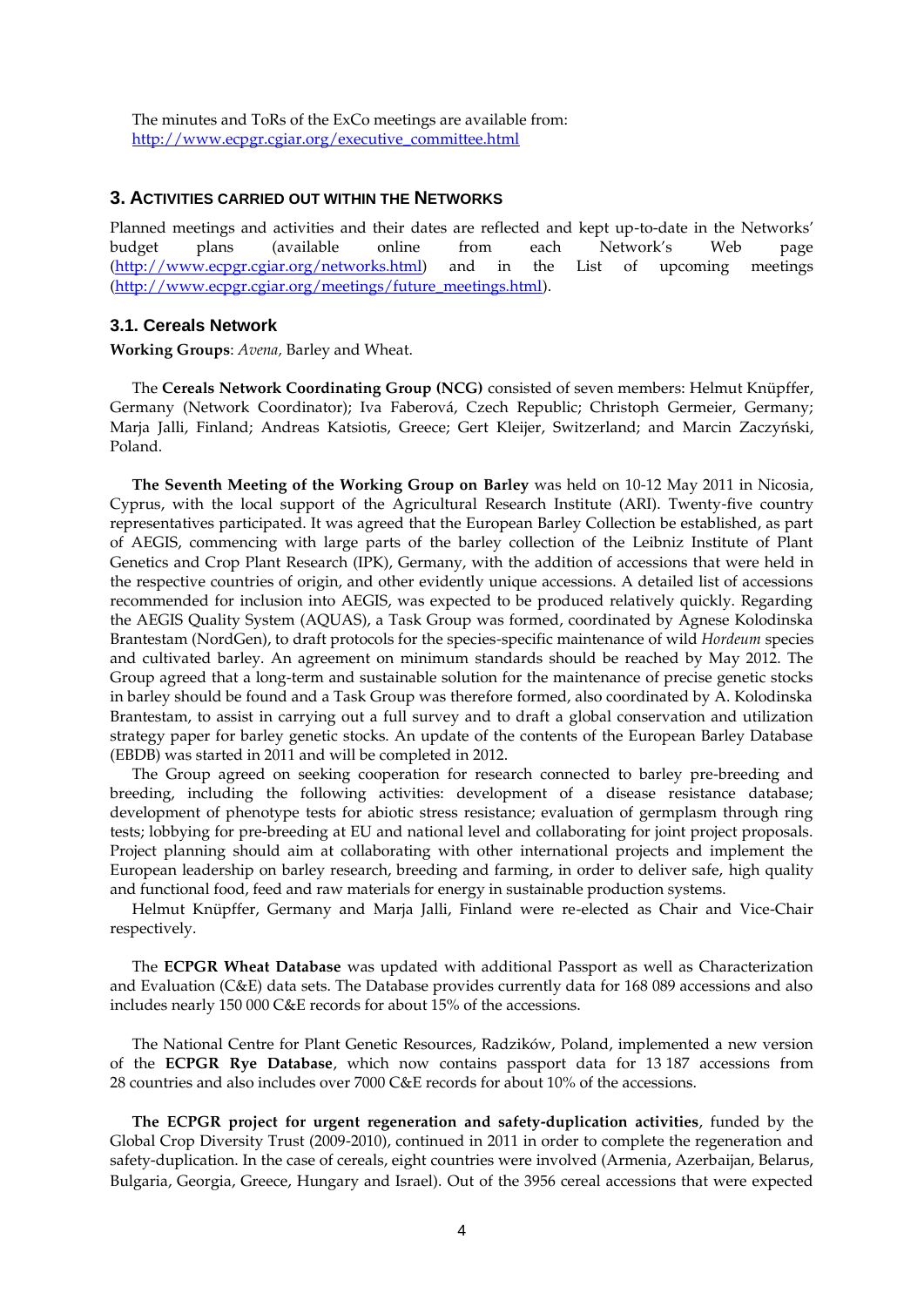to be regenerated by the project, 3047 (77%) were successfully regenerated. Specific crop percentages were: 117% (sorghum), 95.5% (maize), 96% (barley), 80% (wheat) and 16% (*Aegilops*).

A **proposal on rye was accepted for funding under the second call of the AEGIS Grant Scheme**. The proposal "Improving the prerequisites for a European rye collection" was submitted by the Nordic Genetic Resource Center (NordGen), Sweden. This project, involving partners from Estonia, Finland, Latvia, Lithuania, Poland and the Russian Federation, will receive a grant of  $\epsilon$  12 050. As part of this project, a meeting was held in Radzików, Poland, on 13-14 October 2011. The status of the European *Secale* Database and possibilities for improving its data quality were discussed. A decision was made on the options to use for the inclusion of C&E data into the Database. A task group was created to work on standards for descriptors. Standards for germplasm storage and for regeneration were discussed and a draft agreement was reached. Criteria to identify candidate accessions for the European Collection were also agreed and tasks were shared to start the analysis of the existing collections and define lists of candidates.

### **Summary of AEGIS development status**

#### *Avena* **WG**

Draft quality standards were recommended during the AEGIS model crop study (2008). A number of points requiring further discussion have been identified regarding standards for collecting, viability testing, conservation and multiplication/regeneration. A Task Force has been established to draft protocols on regeneration of wild accessions. An *ad hoc* meeting was planned in 2011 to make further progress regarding definition and agreement on crop-specific standards, as well as definition of European Collection accessions. However, the event did not take place and it was postponed.

#### **Barley WG**

It was agreed that the European Barley Collection would be established, commencing with large parts of the barley collection of IPK, Germany, with the addition of accessions that were held in the respective countries of origin and other evidently unique accessions. A detailed list of accessions, recommended for inclusion into AEGIS, is expected to be produced soon.

Regarding AQUAS, a Task Group was formed, coordinated by A. Kolodinska Brantestam (NordGen), to draft protocols for the species-specific maintenance of wild *Hordeum* species and cultivated barley. An agreement on minimum standards should be reached by May 2012.

#### **Wheat WG**

There is agreement to identify European wheat Most Appropriate Accessions (MAAs) and subsequently to prepare a list of potential European or AEGIS accessions, as well as to adopt the resulting list of European wheat accessions by the Wheat WG members and to safety-store the European wheat collection accessions in Svalbard. Practical implementation of the above agreement has not yet started and will be discussed at the Wheat WG meeting in May 2012.

### **Outlook for 2012**

The Wheat WG is planned to meet in Piešťany, Slovakia in May 2012. An *ad hoc* meeting of the *Avena* WG to discuss the selection of accessions for AEGIS and the Quality System is also foreseen in 2012.

### **3.2. Forages Network**

**Working Group**: Forages.

The **Forages Network Coordinating Group** consisted of six members: Merja Veteläinen, Finland (Network Coordinator); Beat Boller, Switzerland; Petter Marum, Norway; Vladimir Meglič, Slovenia; Ian Thomas, United Kingdom and Evelin Willner, Germany.

A **proposal on forages was accepted for funding under the second call of the AEGIS Grant Scheme**. The proposal "Establishment of the European Forages Collection" was submitted by MTT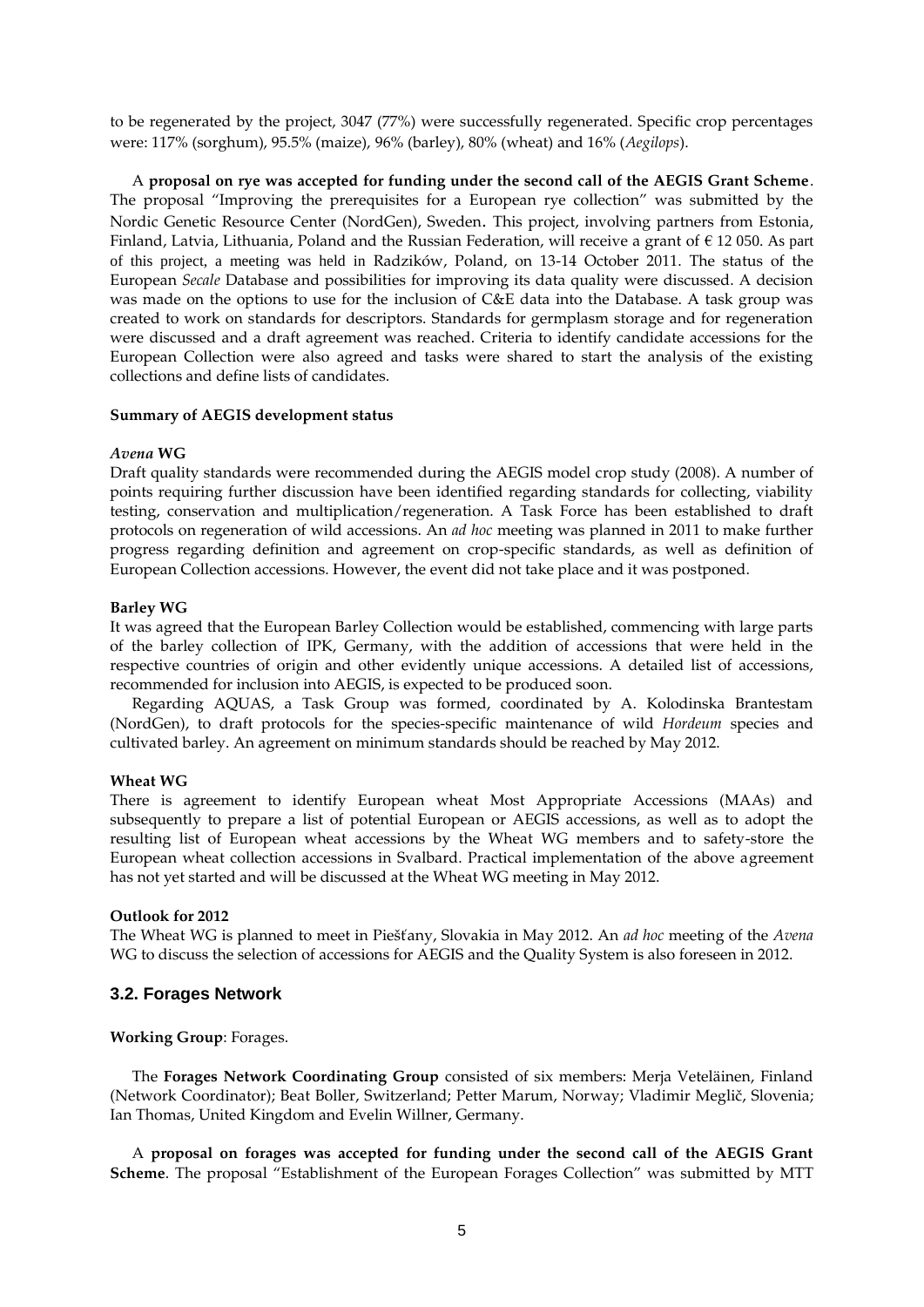AgriFood Research, Finland. This project, involving partners from IPK, Germany, IBERS, United Kingdom and NordGen, Sweden, as well as all the Forage Database Managers, will receive a grant of € 18 000.

### **Summary of AEGIS development status**

#### **Forages WG**

- European Collection: Selection criteria for Forage Most Appropriate Accessions were defined and test analyses of the *Phleum* and *Poa* collections were made, with assignment of "Primary Collection" status to 1536 *Poa* accessions (i.e. it was defined which institutes are proposed to be the "primary holders" of those accessions – primary holders should take the responsibility for the long-term conservation of the given accessions). A mechanism for formal acceptance of European Collection status still needs to be set in motion and it is planned to achieve this during the AEGIS Grant Project Workshop in 2012.
- AQUAS: Preferred and acceptable quality standards for regeneration have been agreed at the Working Group level.

#### **Outlook for 2012**

As part of the AEGIS Grant Scheme-funded project, a workshop aimed at making progress in assigning forage accessions to the European Forage Collection, according to the principles of AEGIS, is planned in Tápiószele, Hungary in January-February 2012.

### **3.3. Fruit Network**

#### **Working Groups**: *Malus/Pyrus*, *Prunus* and *Vitis.*

The **Fruit Network Coordinating Group** consisted of seven members: Marc Lateur, Belgium and Emilie Balsemin, France, until August 2011 (Interim Co-Coordinators); Daniela Giovannini, Italy; Stein Harald Hjeltnes, Norway; Erika Maul, Germany; Jesus Ortiz, Spain and Matthew Ordidge, United Kingdom.

**The European** *Vitis* **Database** [\(http://www.eu-vitis.de\)](http://www.eu-vitis.de/), maintained by the Julius Kuehn-Institute (JKI), Institute for Grapevine Breeding Geilweilerhof, Siebeldingen, Germany, has been adapted to the EURISCO format and an online interactive uploading module has been implemented. The Database now includes 49 descriptors (EURISCO descriptors plus 14 *Vitis-*specific descriptors) and uploading modules for passport, characterization, SSR and virus data. A photo gallery has also been implemented. The Database has been developed as part of the EC-funded Gen Res project GrapeGen and with complementary ECPGR support.

A new structure for the **ECPGR** *Prunus* **Database** has been nearly completed by the National Institute for Agronomic Research (INRA), Bordeaux, France, with partial support from ECPGR. Following the departure in August 2011 of the Database Manager, Emilie Balsemin, and the ongoing restructuring of the institute, INRA is expected to reconfirm its commitment to manage the Database and to make it available online.

**Models for national genebank management** have been provided by Germany and Switzerland and are available from the ECPGR Fruit Network homepage: <http://www.ecpgr.cgiar.org/networks/fruit.html>

#### **Summary of AEGIS development status**

#### *Malus/Pyrus* **WG**

The Group will meet in 2012, 5 years after its previous meeting, and AEGIS-related topics will be part of the agenda.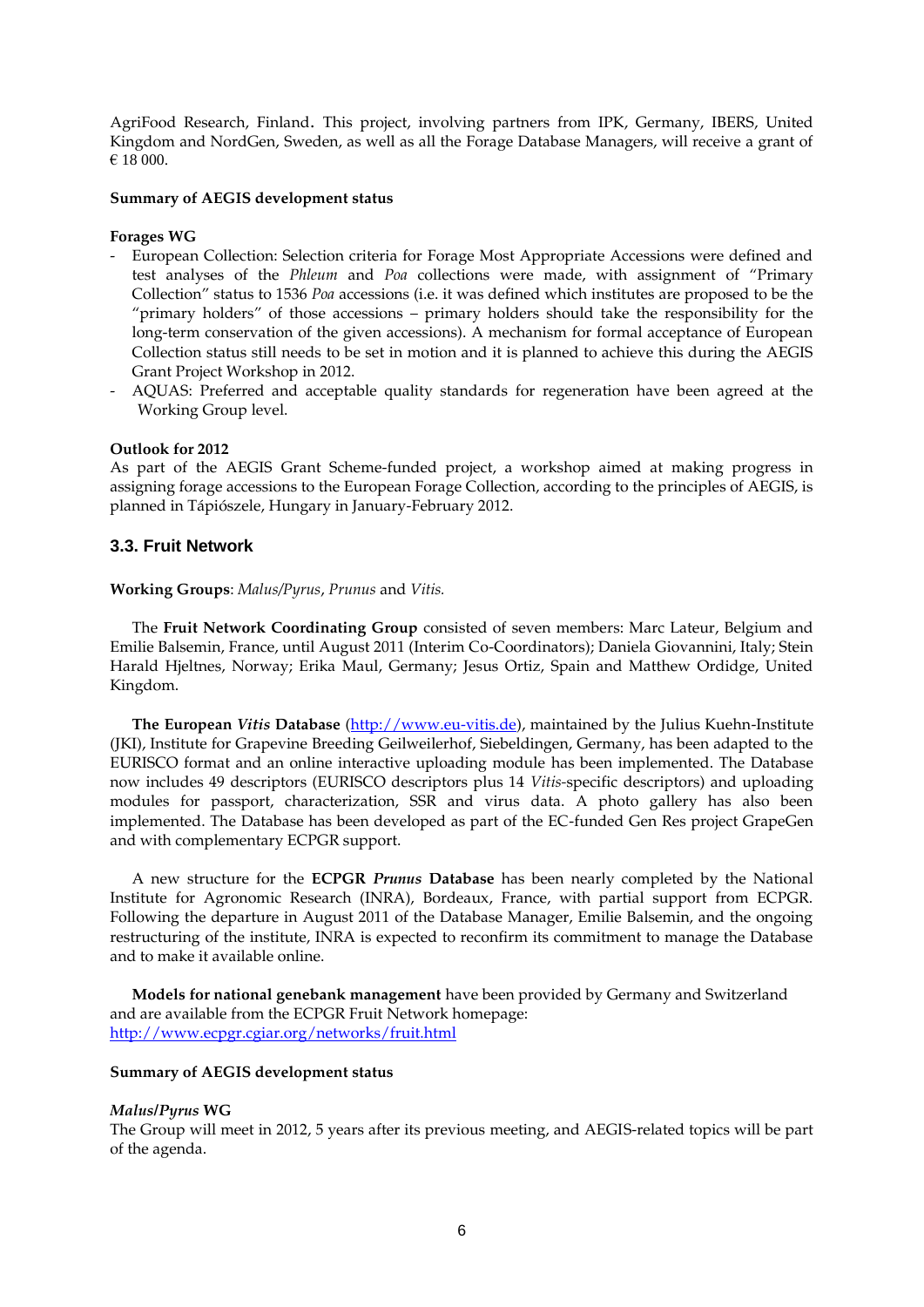### *Prunus* **WG**

- European Collection: The procedure to select accessions for the European Collection has been tested with cherry accessions and the Group was finalizing agreed selection criteria. 1116 unique cherry genotypes and 367 duplicate groups were identified. WG members agreed to promote in their respective countries the definition of a proposed list of candidate European Accessions and the lists are planned to be discussed in 2012.
- AQUAS: Minimum standards for *Prunus* conservation were proposed by the AEGIS *Prunus* subgroup in 2008 and re-discussed by the group in 2010. Finalization of the list for formal approval is ongoing. Safety-duplication methodology development is also planned.

### *Vitis* **WG**

The Group will meet in 2012, nine years after its previous meeting and AEGIS topics will be part of the agenda.

### **Outlook for 2012**

The fourth meeting of the *Malus/Pyrus* Working Group, jointly with two *ad hoc* meetings on Fruit synonyms and descriptors will be held in Weggis, Switzerland, in March 2012. The synonym meeting will focus on clarification of *Pyrus* accession synonyms.

The Second meeting of the *Vitis* Working Group will take place in Siebeldingen, Germany, in September 2012.

# **3.4. Oil and Protein Crops Network**

### **Working Group**: Grain Legumes.

The **Oil and Protein Crops Network Coordinating Group** consisted of four members: Mike Ambrose, United Kingdom (Network Coordinator); Siyka Angelova, Bulgaria; Andrea Carboni, Italy; and Gérard Duc, France.

As a result of the Grain Legumes Working Group activities, the following paper was published: Suso MJ, Vishnyakova M, Ramos Á, Duc G, Ambrose M. 2011. An international survey on state of the art of grain legume management in gene banks. Journal of Agricultural Science and Technology B 1:975-981.

The **ECPGR project for urgent regeneration and safety-duplication activities**, funded by the Global Crop Diversity Trust (2009-2010), continued in 2011 in order to complete the regeneration and safety-duplication. In the case of grain legumes, six countries (Albania, Azerbaijan, Bulgaria, Georgia, Hungary and Portugal) were involved. Out of the 1255 grain legume accessions that were expected to be regenerated in the project, 1091 (87%) were successfully regenerated. Specific crop percentages were: 100% (grasspea), 109% (chickpea), 91% (bean), 110% (lentil), 61% (faba bean) and 40% (cowpea).

### **Summary of AEGIS development status**

### **Grain Legumes WG**

The WG has never had an opportunity to discuss AEGIS implementation (the last meeting was in 2006). The first opportunity will be at its fifth meeting in 2013. However, the proposal, "Towards comprehensive pea germplasm management for future use", coordinated by Agritec Plant Research, Czech Republic, was concluded in 2011 and, based on the analysis carried out as part of an AEGIS Grant Scheme supported project in 2011, a set of core accessions from Czech Republic were recommended to be designated as AEGIS accessions.

### **Outlook**

The Fifth Meeting of the Grain Legumes Working Group, which could not take place due to air transport difficulties in May 2010, has been rescheduled for 2013, with a possibility to hold the meeting in spring in Novi Sad, Serbia, jointly with the new group "International Legume Society",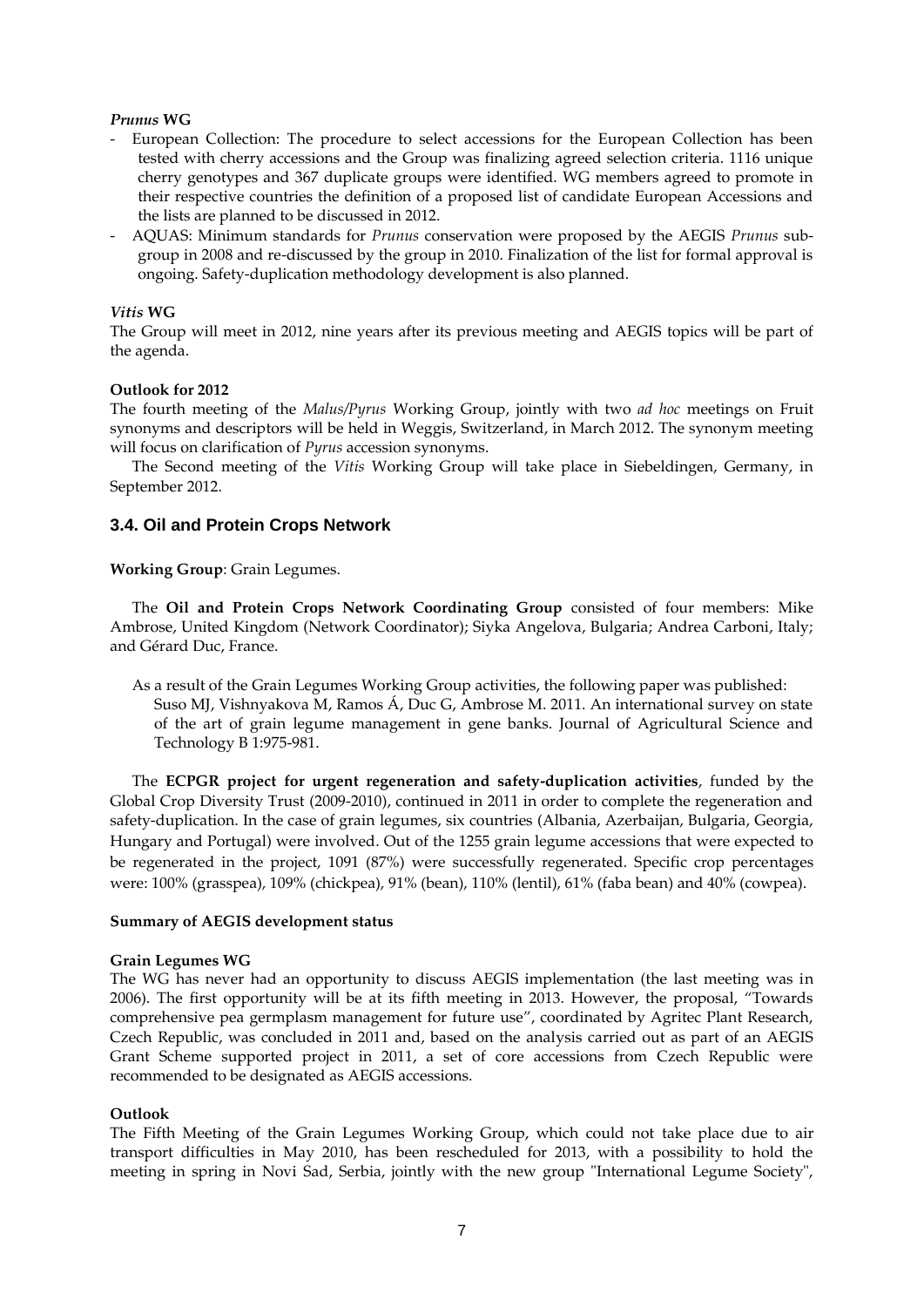which is progressively emerging and replacing the European Association for Grain Legume Research (AEP).

# **3.5. Sugar, Starch and Fibre Crops Network**

**Working Groups**: *Beta*; Fibre Crops (Flax and Hemp); Medicinal and Aromatic Plants (MAPs)*;* Potato.

The **Sugar, Starch and Fibre Crops Network Coordinating Group** consisted of four members: Roel Hoekstra, The Netherlands (Network Coordinator); Lothar Frese, Germany; Martin Pavelek, Czech Republic; and Ana Maria Barata, Portugal.

The ECPGR-funded project on **inventory and sampling of** *Origanum vulgare* L. populations was completed by the Working Group on Medicinal and Aromatic Plants. Samples from 51 populations from 19 countries were analysed by the Institute of Applied Botany, University of Veterinary Medicine, Vienna, Austria. Genetic structure analysis has shown genetic radiation originating from a hotspot in the eastern Mediterranean area, with a gradient that could be observed from East to West but not from South to North. High essential oil content was detected especially from samples from Greece, Israel and Turkey and generally a high selection potential for maximizing essential oil content was shown to be available. Each population was assigned to a specific chemotype, based on its essential oil composition.

The project "An Integrated European *In Situ* Management Workplan: Implementing Genetic Reserve and On Farm Concepts (AEGRO)" funded through the GENRES programme EC 870/2004 [\(http://aegro.jki.bund.de/aegro/\)](http://aegro.jki.bund.de/aegro/) helped the implementation of the workplan of the *Beta* **Working Group** agreed upon at its third meeting. The results of Workpackage 6 "Case study *Beta*" were published by CABI in 2011.<sup>1</sup> In addition a "*Beta patula* Aiton genetic reserve action plan" has been developed within the framework of WP6 and negotiated with the competent agency, the Natural Park of Madeira, which is going to establish the first genetic reserve for *Beta* in the EU. As a result of AEGRO Workpackage 10 "Documentation for genetic reserves management field work and ECCDB capacity building" four independent modules, collectively called "Population Level Information System" (PLIS), were developed for *Avena, Beta, Brassica* and *Prunus,* allowing the search for occurrence within a specific species in their natural distribution area. PLIS extends the Crop Wild Relative Information System (CWRIS) operated by the University of Birmingham in an exemplary way. PLIS combines different data sources, uses harmonized data and allows: (i) the search for occurrences by taxon information; (ii) the search for occurrences by geographical information; and (iii) the combined search for occurrences by geographical information (Eurostat administrative units, NUTS, LAU) and Natura 2000 protected areas. The search results can be displayed on a map or downloaded as a file (see also below, Section 3.8). The module for *Beta/Patellifolia* was used to search for populations and sites in the EU suited for the establishment of genetic reserves in addition to that for *Beta patula*. Based on information from PLIS the Rey Juan Carlos University (Madrid) developed an information system called GenResIS. It provides information on recommended locations, mainly in protected areas, suited for the establishment of genetic reserves for *Beta* taxa across Europe in the context of the AEGRO project. In summary, due to the EU-project funding, the Working Group on *Beta* made significant progress in the field of *in situ* conservation of wild taxa related to cultivated beets.

A proposal on potato was accepted for funding under the **second call of the AEGIS Grant Scheme**. The proposal "Identification of old potato clones having unreliable variety names by means of fingerprinting using microsatellite (SSR) markers to assist in setting up the AEGIS collection for potato cultivars" was submitted by the Centre for Genetic Resources (CGN), The Netherlands. This

 $\overline{a}$ 

Maxted N, Dulloo ME, Ford-Lloyd BV, Frese L, Iriondo JM, Pinheiro de Carvalho MAA, editors. 2011. Agrobiodiversity Conservation: Securing the Diversity of Crop Wild Relatives and Landraces. CAB International, Wallingford.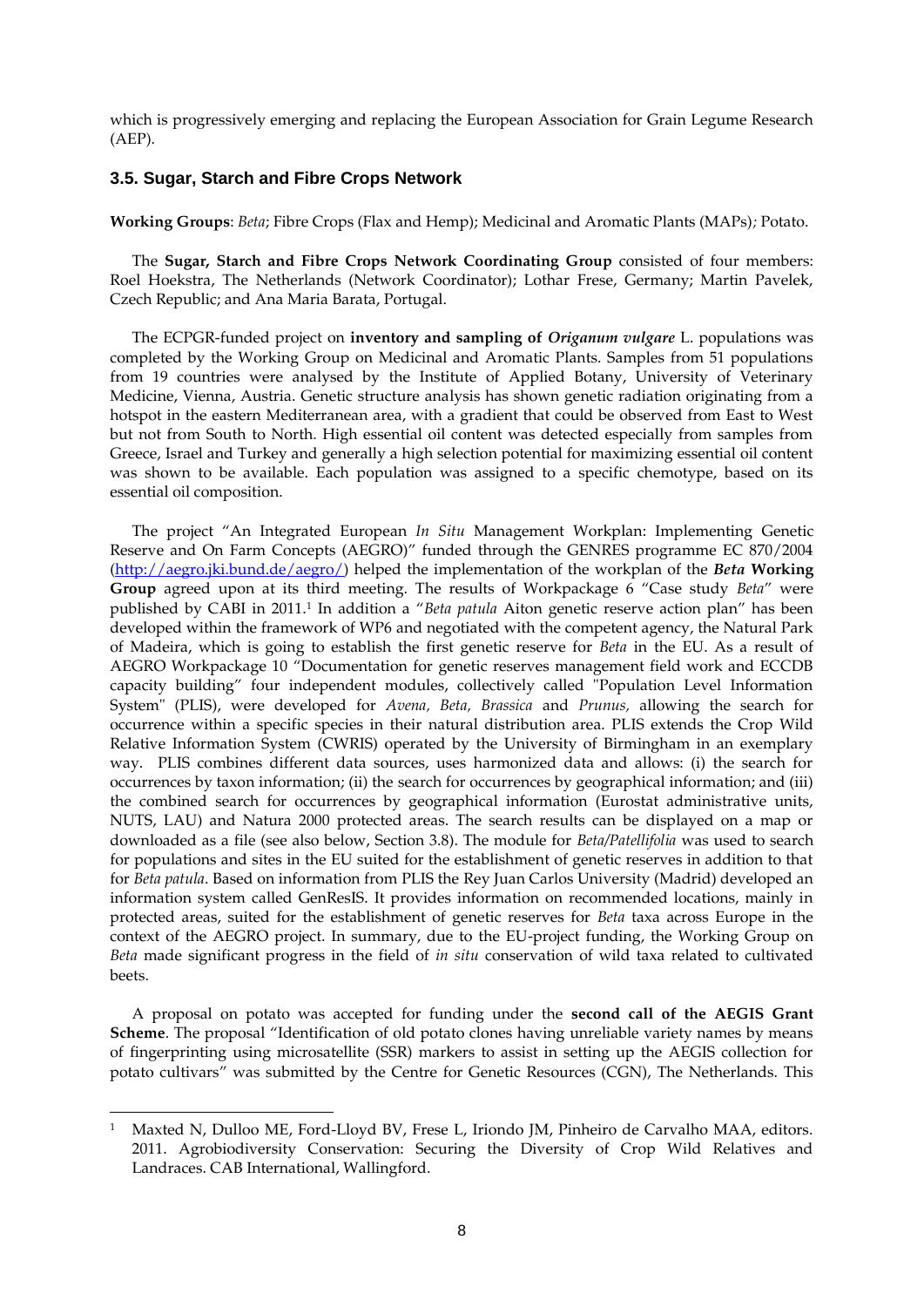project will involve partners from SASA, UK and potato curators from IPK, Germany, INRA, France and others. The assigned AEGIS grant  $(611 000)$  has been complemented by re-allocation of funds (€ 15 800) that were originally budgeted for a Potato WG meeting. The Steering Committee agreed to this change on condition that the project would aim at identifying the clones to be included in the European potato collection under the AEGIS regime. These clones will therefore be expected to be documented in EURISCO through the respective National Inventories as AEGIS accessions.

### **Summary of AEGIS development status**

# *Beta* **WG**

- European Collection: The WG has never had an opportunity to discuss AEGIS implementation (its last meeting was in 2006). The first opportunity will be at its fourth meeting in 2012.
- AQUAS: The Group has developed a seed increase protocol for wild and cultivated *Beta* germplasm. The Group has identified areas where a quality concept should be developed: germplasm acquisition; status of acquired material; regeneration; post-harvest; pre-storage; germination capacity and storage conditions.

### **Fibre Crops (Flax and Hemp) WG**

The Group discussed the AEGIS implementation in 2010 among the few participants in its meeting. It was felt that more time was needed to fully absorb information on AEGIS and that the involvement of all members of the WG was necessary in order to implement the process. The participants agreed to focus on the procedures to select flax accessions for the European Collection, under the coordination of the Chair. However, the Group members were not completely convinced of the feasibility and value of a European Collection. They were also discouraged by the cost of devoting time to the selection of accessions. Moreover, the establishment of a European Hemp collection is hampered by legal issues that make it difficult to implement free movement of germplasm.

### **Medicinal and Aromatic Plants WG**

- European Collection: The Group discussed the implementation of AEGIS during its meeting in 2009 and agreed that MAP accessions could be proposed for the European Collection, but did not start developing procedures for their selection. Similarly, there was agreement on the need to adopt quality standards for conservation, without entering into the process of defining the standards. The *Origanum* project has provided data that could be used in defining *Origanum* accessions for the European Collection.
- AQUAS: A methodology for using insect pollinators in heterogamous vegetable species, medicinal, aromatic and culinary plants grown in technical isolation was published by Crop Research Institute, Prague and Bee Research Institute Ltd., Dol.

### **Potato WG**

European Collection: The project funded by the AEGIS Grant Scheme will analyse 500 potato clones with SSR markers and will identify mislabelling or confirm the genetic uniqueness of the clones. Based on the results, the project will indicate which of the fingerprinted varieties will be the most appropriate for inclusion in the European Collection. Due to the late start of the project in the potato growing season, the duration has been extended by six months. Therefore, the project is expected to be concluded in December 2012.

### **Outlook for 2012**

The *Beta* Working Group will hold its fourth meeting in June 2012 in France.

# **3.6. Vegetables Network**

**Working Groups**: *Allium*, *Brassica,* Cucurbits, Leafy Vegetables, Solanaceae and Umbellifer Crops.

The **Vegetables Network Coordinating Group** consisted of 11 members: Marie-Christine Daunay, France (Network Coordinator), Willem van Dooijeweert, The Netherlands (Vice-Coordinator); Dave Astley (retiring at the end of 2011), United Kingdom; Noortje Bas, The Netherlands; Ferdinando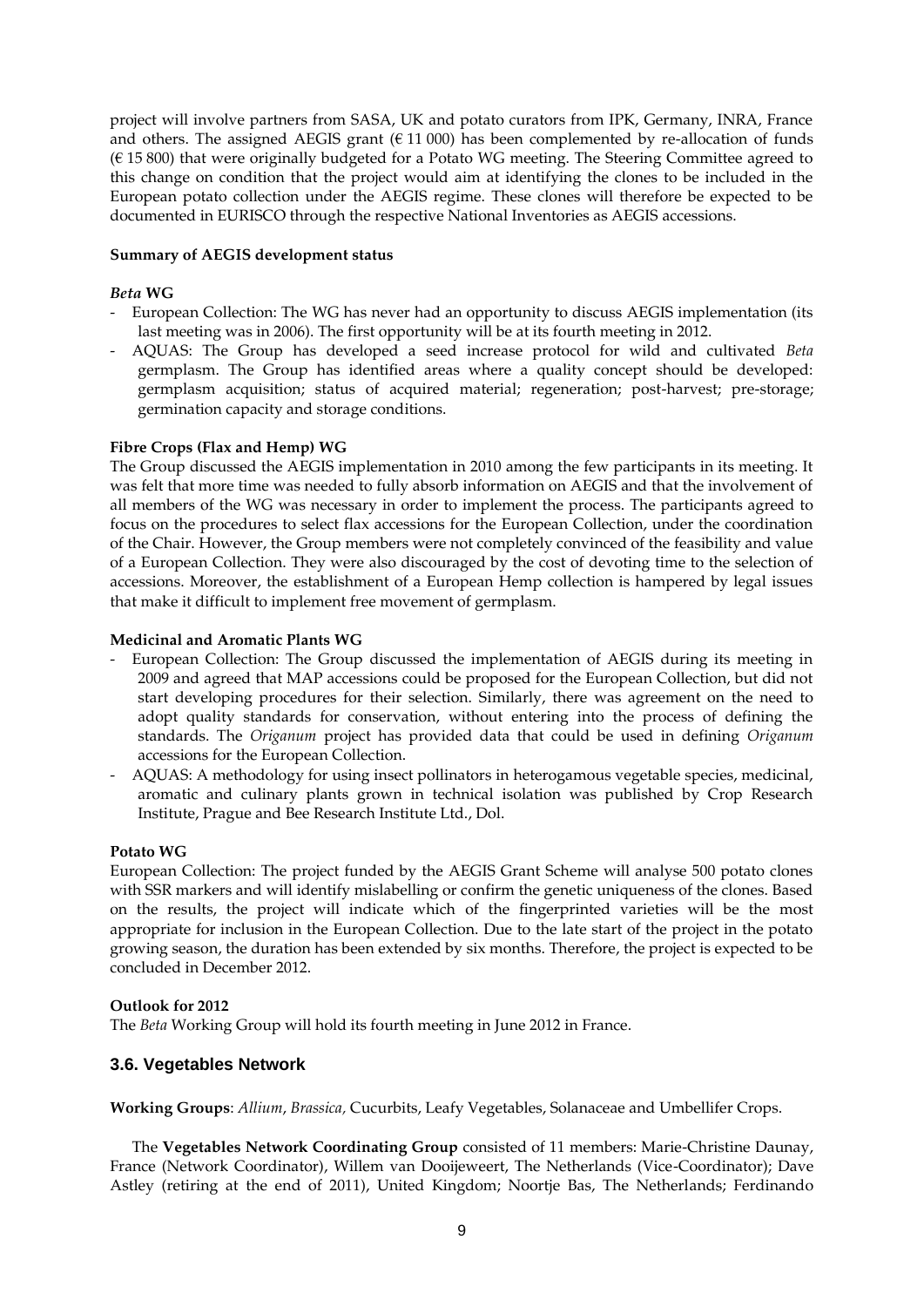Branca, Italy; Maria José Díez, Spain; Emmanuel Geoffriau, France; Joachim Keller, Germany; Charlotte Allender, United Kingdom and Rob van Treuren, The Netherlands.

**The Seventh Meeting of the** *Allium* **WG** was held 6-8 September 2011 in Perea near Thessaloniki, Greece, involving 14 WG member and 7 observers. J. Keller, coordinator of the European GENRES Project EURALLIVEG (European *Allium, vegetatively propagated – Web site [http://euralliveg.ipk](http://euralliveg.ipk-gatersleben.de/)*[gatersleben.de\)](http://euralliveg.ipk-gatersleben.de/), reported on the conclusion of this project in March 2011: 202 well-characterized garlic accessions are now stored and safety-duplicated in cryopreservation in CRI, Czech Republic, IPK, Germany and RIVC, Poland. A list of 202 candidate European garlic accessions were then sent to the National Coordinators for flagging them as European Accessions in EURISCO and the first European Collection accessions were thus flagged by Germany in December 2011.

J. Keller also reported the results of the AEGIS-funded project on cryopreservation of young inflorescence bases of garlic [Bioversity Newsletter for Europe 43:9 (2011)]. It has been recommended to use the studied method for cryopreserving bolting garlic in European collections. It has the advantage that the material is much cleaner than that from bulbs dug out of the soil, there is direct access to the material without long pre-culture (unlike the case of *in vitro* donor plantlets), and the regenerating explants usually produce many shoots due to the presence of several meristems in the cryopreserved pieces of tissue. The hosting and management of the European *Allium* Database will be transferred from the University of Warwick to IPK Gatersleben in January 2012.

The Group agreed on a workplan to establish European Accessions for seed-propagated landraces and wild taxa, as well as cultivars, starting with *A. ampeloprasum* and then extending the list to other priority groups of seed-propagated species. Black box safety storage of seeds was offered by four institutions. The need to establish a new project on garlic characterization by molecular markers was underlined. A letter will be sent to the European crop genebanks, asking for their interest in collaboration. The meeting was concluded with the resignation of Dave Astley from his position as the Chairman of the Working Group, owing to his retirement. The Group representatives expressed their heartfelt thanks to Dave for his preparatory input to establish the *Allium* Working Group and for his continuing leadership for 29 years altogether. J. Keller (Germany) and T. Kotlińska (Poland) were elected as new Chair and Vice-Chair, respectively.

A Task Force of the *Brassica* **Working Group** has investigated the status of the collections of wild brassicas and their availability and has verified that samples are available from the University of Tohoku, Sendai, Japan. No replies were received from most of the other sources in Europe, which indicates the need for a more reliable system for germplasm exchange.

The N.I. Vavilov Research Institute of Plant Industry (VIR), Russian Federation, started an ECPGRfunded activity for the identification and morphological, biochemical and molecular description of 58 unknown *Brassica rapa* accessions provided by European genebanks.

The Department of Agriculture and Food Science (DISPA) of the Catania University, Italy, started an ECPGR-funded activity for morphological and molecular (SSR) characterization of 26 accessions of wild *Brassica* species collected from different European genebanks.

**The Working Group on Cucurbits** completed in April 2011 a document on "General guidelines for regeneration, processing and storage of cucurbit species".

A poster on the activities of the WG was presented at the EUCARPIA Genetic Resources Congress held in Wageningen, The Netherlands, in April 2011.

A table on the current level of safety-duplication of Cucurbit collections in Europe was updated and made available online. It shows that there is a wide variability across genebanks and that safetyduplication is still far from being complete.

**The Second meeting of the ECPGR Leafy Vegetables Working Group**, planned for November 2011 in Slovenia, has been cancelled, owing to the low number of countries that were using their country quota and to insufficient inputs of the Working Group members to the agreed workplan. The opportunity to organize a Leafy Vegetables WG meeting as an "ad hoc" meeting was brought to the attention of the Executive Committee, who decided to discuss this option at the next Steering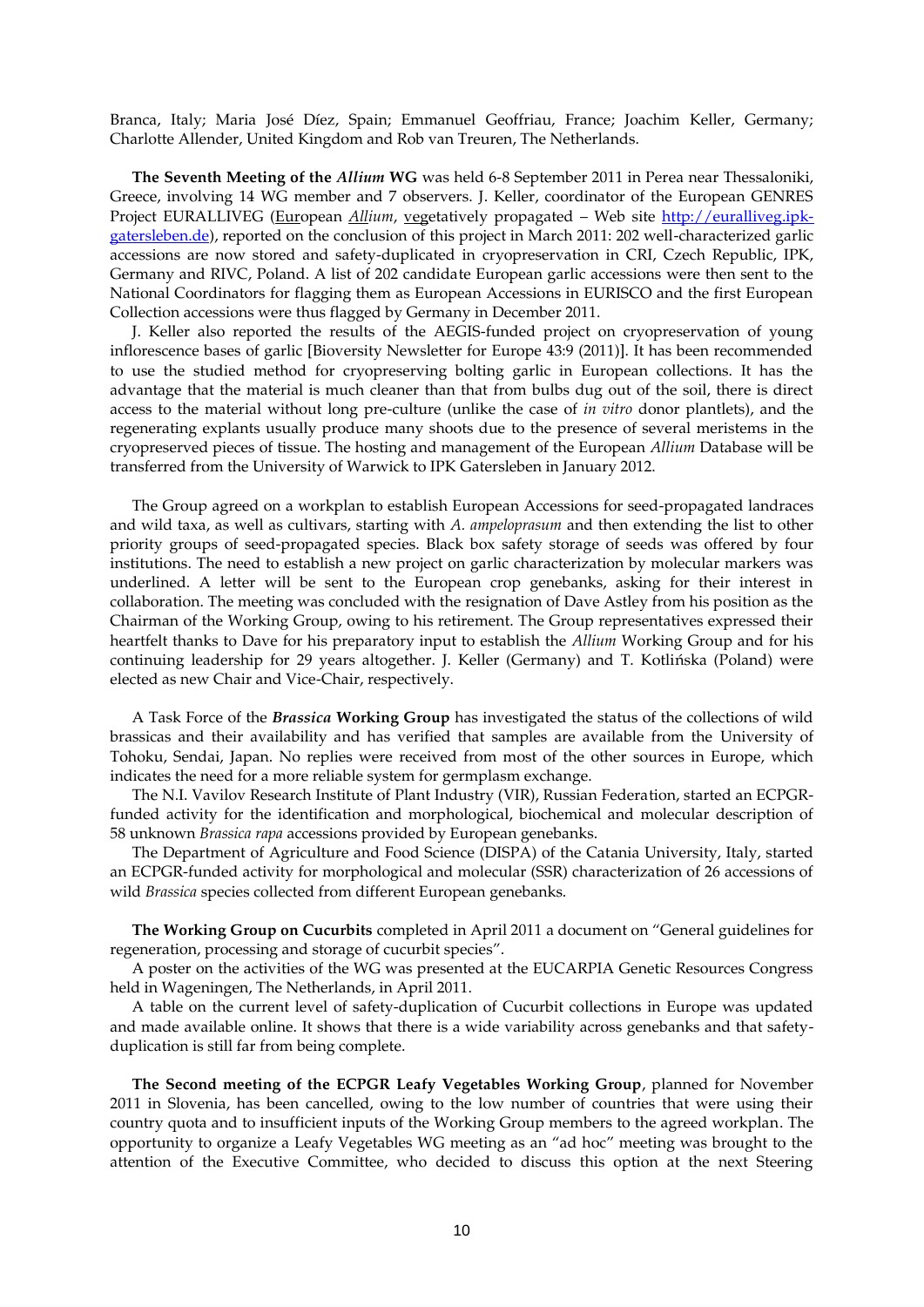Committee meeting in November 2012, when the budgetary situation of ECPGR Phase VIII will be clearer.

The Minor Leafy Vegetables Database, managed by IPK, Germany, was improved at the end of 2011. Apart from updating the existing data of rhubarb, asparagus, lamb's lettuce, artichoke and rocket salad, data were also added of the genera *Atriplex*, *Chenopodium*, *Chrysanthemum*, *Lepidium*, *Portulaca*, *Rumex*, *Taraxacum* and *Tetragonia*.

The First official meeting of the **Solanaceae Working Group**, originally planned for 2011 has been postponed to February 2012 in Menemen, Turkey. The Group needed more time to improve the passport data before being able to select Most Appropriate Accessions in order to allow the identification of the European Accessions.

The First Meeting of the **ECPGR Working Group (WG) on Umbellifer Crops** took place on 29 March–1 April 2011 at the Julius Kuehn-Institute (JKI) in Quedlinburg, Germany, jointly organized and held with the second and final workshop of the AEGIS-funded project "Assessment of unique material in the European collections of umbellifer crops". A tentative selection of 1415 carrot cultivar accessions was made for AEGIS. Minimum descriptors for characterization of carrot, celeriac, celery, dill and parsley were selected and agreed. Proposed minimum standards for conservation and regeneration were drafted. As part of an ECPGR-funded project, partners from Belgium, Czech Republic, France, Germany, Poland, Sweden and UK agreed to carry out characterization of a number of umbellifer wild relative accessions. Evaluation for resistance to *Alternaria* and *Botrytis* and presence of volatile compounds will be done in Germany. Taxonomic identification will be carried out in France and Germany. The Genetic Resource Unit of the Warwick University offered to continue the maintenance of the Umbellifer Crops Database, providing an updated new structure, including characterization descriptors. An update of ongoing national activities related to PGR was also presented by several members. Emmanuel Geoffriau (France) and Charlotte Allender (UK) were reelected as Chair and Vice-Chair respectively.

A research task using carrot as a model has been included in the **project proposal "Plant Gene Access"**, submitted for funding under the FP7 of the EU (see below, Section 4). The task intends to facilitate access to genebank collections of variable, outcrossing crops. An optimal marker system will be selected to assay genetic diversity in carrot accessions and a core collection of carrot will be defined.

A **proposal on brassica was accepted for funding under the second call of the AEGIS Grant Scheme**. The proposal "*Brassica* selection criteria for the identification of the MAAs related to the *Brassica oleracea* of the Iberian collection" was submitted by Banco Português de Germoplasma Vegetal, INRB, I.P., Portugal. This project, involving partners from The Netherlands, Portugal, Spain and United Kingdom, will receive a grant of  $\epsilon$  12 450.

### **Summary of AEGIS development status**

### *Allium* **WG**

- European Collection: As an outcome of the GENRES EURALLIVEG project, a list of 202 candidate European garlic accessions were sent to the National Coordinators for flagging them as European Accessions in EURISCO: a first batch of 61 accessions were thus flagged by Germany in December 2011. An updated and enlarged list of candidate garlic accessions will require molecular screening of the European garlic collection, which has not been successfully completed so far. The Group has established a workplan to select seed-propagated wild accessions, landraces as well as cultivars. They will start with a focus on *A. ampeloprasum*.
- AQUAS: The Group has agreed on recommendations for field maintenance of garlic and shallot accessions and on protocols for *in vitro* medium-term storage and for cryopreservation of garlic. Two levels of phytosanitary standards were adopted, with or without virus elimination.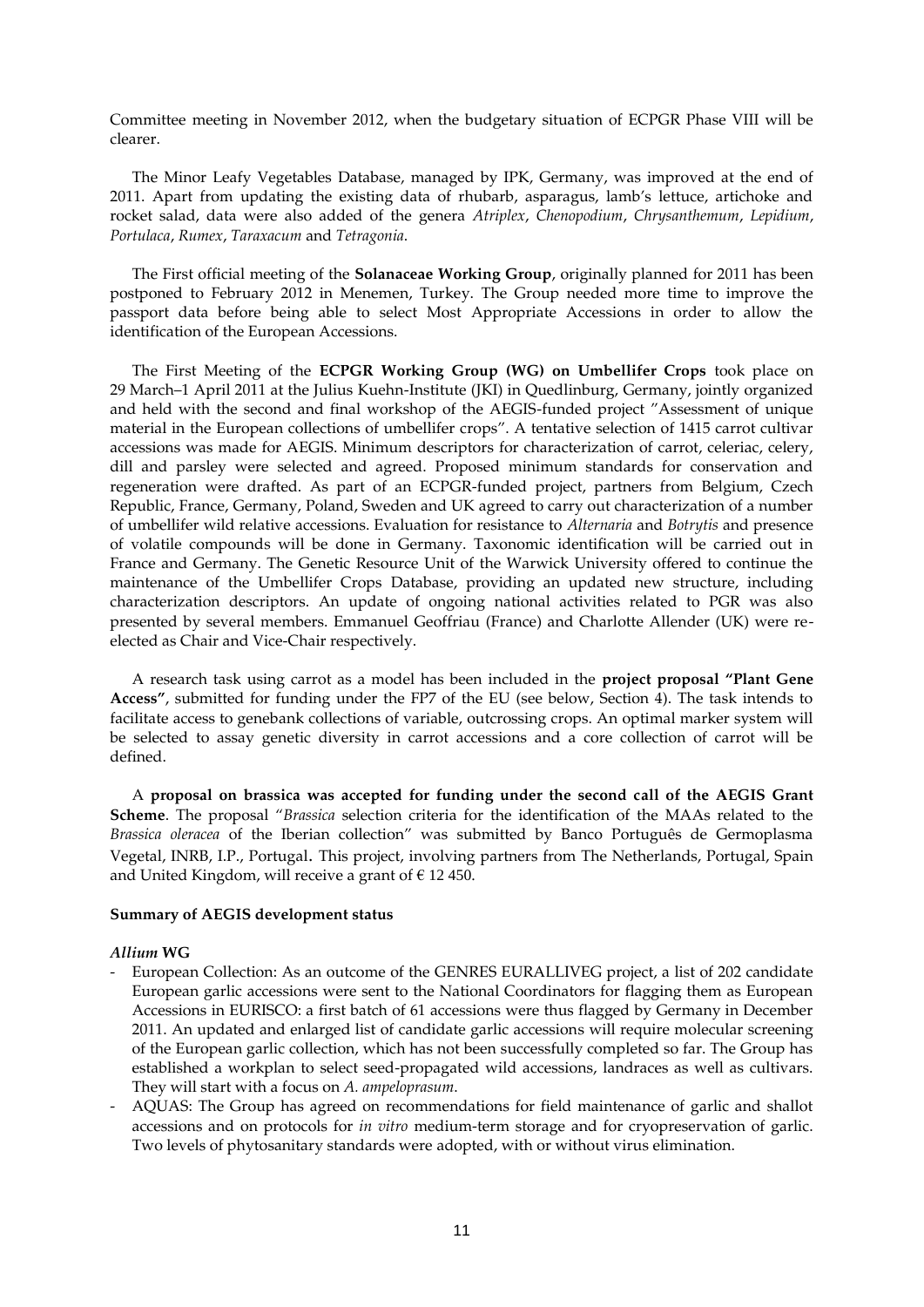### *Brassica* **WG**

- European Collection: A test was made for selecting Most Appropriate Accessions of *B. rapa*. It was concluded that insufficient data were available for many accessions of *B. rapa*, meaning that the selection criteria could not be applied in an objective, unequivocal manner.
	- The methodology to define MAAs among groups of duplicates is being tested on Iberian *B. oleracea* landraces, as part of a project funded by the AEGIS Grant Scheme.
- AQUAS: A summary of present practices and the draft minimum standards have been completed.

### **Cucurbits WG**

- European Collection: Following an update of the Cucurbits Database, expected for January 2012, volunteers from the WG have planned to screen the Database to identify Most Appropriate Accessions for the European Collection. Bulgaria has offered to designate for AEGIS the 1064 accessions that were safety-duplicated in 2010.
- AQUAS: General guidelines for regeneration, processing and storage of cucurbit species were agreed.

### **Leafy Vegetables WG**

- European Collection: The WG agreed to start focusing on lettuce and spinach and to develop a shortlist of potential AEGIS accessions that should be discussed at the next meeting of the WG. Information on potential AEGIS accessions has been collected for both lettuce and spinach from five collection holders. Once the exercise is completed with lettuce and spinach, the Group will move on to chicory and minor leafy vegetables.
- AQUAS: Developing a list of suggested minimum standards for leafy vegetables is part of the Group's workplan. Information on genebank procedures has been collected for both lettuce and spinach from four collection holders.

### **Solanaceae WG**

- European Collection: The Group initially aimed at improving the passport data of the Solanaceae collections as a first step, in particular the geographical origin of the accessions. However, given the difficulties encountered, the selection of the European Accessions will be discussed at the next meeting with the Database Managers, on the basis of the existing passport data.
- AQUAS: The Group agreed in 2004 on a "Standardized minimum protocol for seed regeneration and seed storage of Solanaceae". The protocol includes disinfection of seeds, identification, number of plants regenerated, transplanting seedlings, isolation, harvest, seed cleaning, desiccation and storage. The safety-duplication of all collections is a priority for the future.

### **Umbellifer Crops WG**

- European Collection: The Group agreed on a methodology for selecting accessions for AEGIS. In total, 45% of the original 2498 cultivar accessions were identified as potential European Accessions. The list needs to be cross-checked, confirmed with complementary information and extended to landraces and wild relatives. A workplan was decided, to extend the analysis to other Apiaceae.
- AQUAS: A proposal for minimum standards for regeneration and long-term conservation conditions was made. The standards still need to be formally agreed by the Group.

### **Outlook for 2012**

The First Solanaceae WG Meeting is planned for February 2012 in Turkey, including one day dedicated to a Database Managers meeting.

Activities funded by the Vegetables Network will be carried out by the *Brassica* WG for the morphological, biochemical and molecular characterization of unknown *B. rapa*, *B. oleracea* landraces and wild *Brassica* accessions.

# **3.7. Documentation and Information Network**

The **Documentation and Information Network Coordinating Group** consisted of nine members: Theo van Hintum, The Netherlands (Network Coordinator); Frank Begemann, Germany; Iva Faberová, Czech Republic; Helmut Knüpffer, Germany; Jonas Nordling, Sweden (NordGen); Idin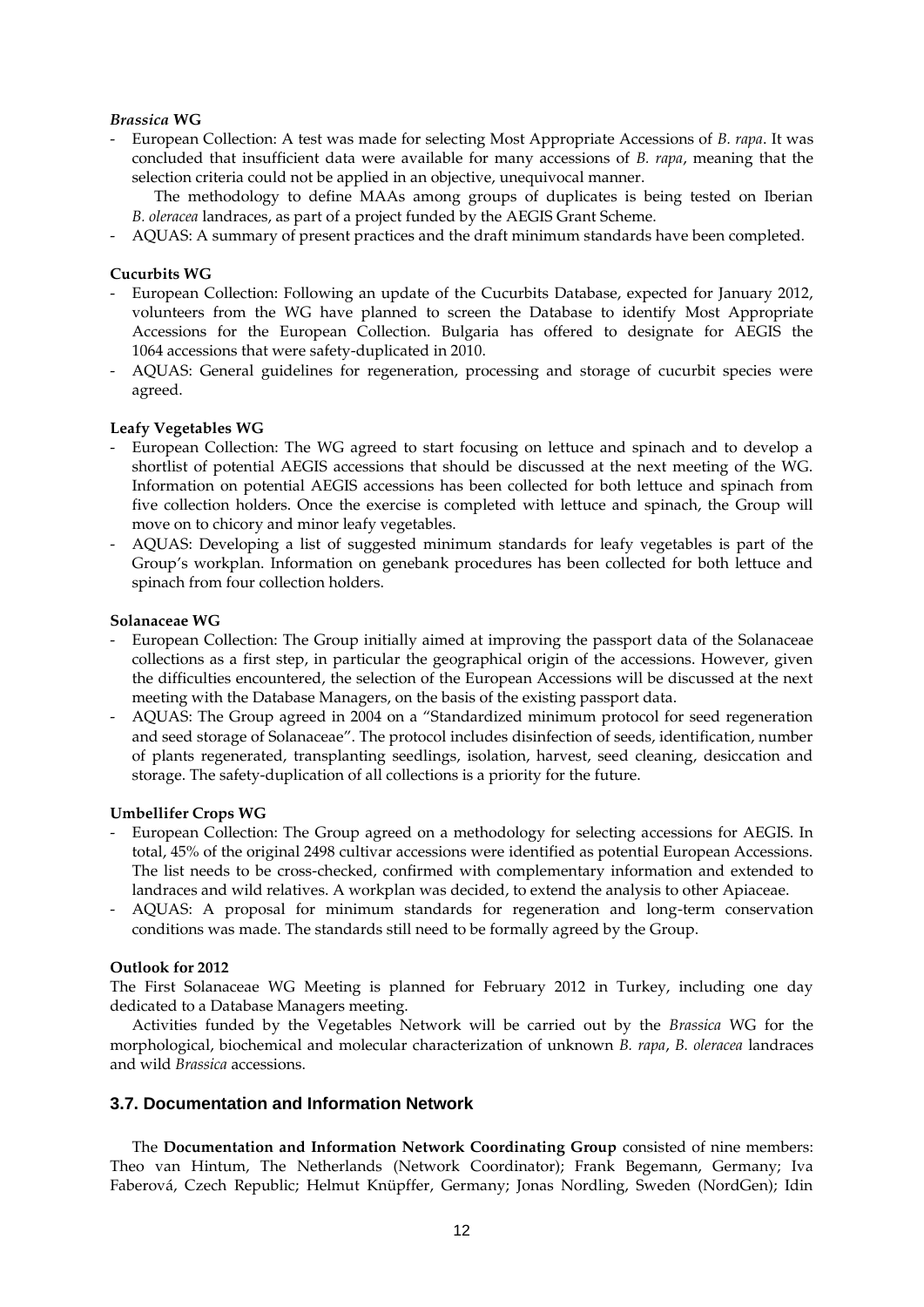Fazlic, Bosnia and Herzegovina (SEEDNet); Ahmet Semsettin Tan, Turkey; and Ian Thomas, United Kingdom. Four additional *ex officio* representatives were Lorenzo Maggioni, ECPGR Secretariat; Sónia Dias (EURISCO Coordinator); Michael Mackay, Bioversity International, Rome; and José Iriondo, Spain (*In situ* and On-farm Conservation Network representative).

Following indications received from the ECPGR Steering Committee (Bratislava 2010), the Network Coordinator, Th. van Hintum, sought clarification from Bioversity on the progress made for the development of EURISCO with a letter to the Director General in February 2011. He received a reply in March 2011, reassuring him that a specific investment was made by Bioversity for a thorough revision of the EURISCO Web site and that it was the intention of Bioversity to take advantage of the development of GENESYS in order to apply the same functionalities to EURISCO, also indicating that the process of integration between EURISCO and GENESYS was planned. As a result of this integration, which would still permit EURISCO to retain its own identity, Bioversity would be prepared to cover operational costs and essential developmental costs also in the future as an in-kind contribution to ECPGR. The Network Coordinator was also invited for a meeting at Bioversity headquarters in Maccarese (April 2011), where arrangements were made to speed up the development process for the various needs, such as standardization of taxonomy and inclusion of Characterization and Evaluation data. It was also made clear that ECPGR (through the Documentation and Information (D&I) Network Coordinating Group), will be invited to be fully represented in the steering group that should lead the future developments of GENESYS. As a follow up, two members of the D&I Network participated in the meeting at CIMMYT, Mexico, to define GENESYS in its second phase (see p.14).

A proposal from the D&I Network was accepted for funding under the **second call of the AEGIS Grant Scheme**. The proposal "PGR Duplicate Finder", a software package to assist in the identification of putative duplicates in germplasm databases" was submitted by the Centre for Genetic Resources (CGN), The Netherlands. This project, involving partners from IPK, Germany and JKI, Germany, will receive a grant of  $\epsilon$  10 330. A number of crop collections have been identified to participate in a testing phase of the software package.

A joint PGR Secure/ECPGR Workshop on "Conservation strategies for European crop wild relative and landrace diversity" was held on 7–9 September 2011 in Palanga, Lithuania, hosted by the Nature Research Centre, Lithuania. This Workshop involved the **Working Groups of the ECPGR**  *In situ* **and On-farm Network and National Inventory Focal Points**, as well as the project partners of the EC-funded project PGR Secure. Several new nominations of *In situ* and On-farm National Inventory Focal Points (NIFPs) were made by the National Coordinators in preparation for this meeting and eventually 30 *In Situ* and 31 On-Farm NIFPs participated in the meeting (with the two functions being represented in many cases by the same person per country). ECPGR funded the participation of 21 NIFPs. On-farm and *In situ* NIFPs were expected to offer their technical advice on the establishment of national inventories of crop wild relatives and landraces and on issues of data collection, management and exchange.

Points that emerged during the meeting were the following:

- The majority of countries have no plans to monitor landraces on-farm and there were several doubts expressed about the usefulness of such an activity, while a more keen interest was expressed for inventorying fruit trees at their *in situ* locations.
- Lack of funding at national level has hindered progress on establishing *in situ*/on-farm inventories.
- The approach preferred by a number of countries about on-farm and CWR data is that of providing to a regional information system only the collecting data that are associated with existing accessions stored *ex situ*, rather than providing data about living material in the field.
- Some countries have official lists of "Conservation Varieties", but these may not meet the "landrace" definition as agreed by the PGR Secure project.
- A list of CWR descriptors for data exchange and an information system in which to store the data at regional level need to be established.
- The Focal Points offered, based on a collaborative effort between D&I Network and On-farm WG members, to review and revise the existing draft list of on-farm descriptors proposed by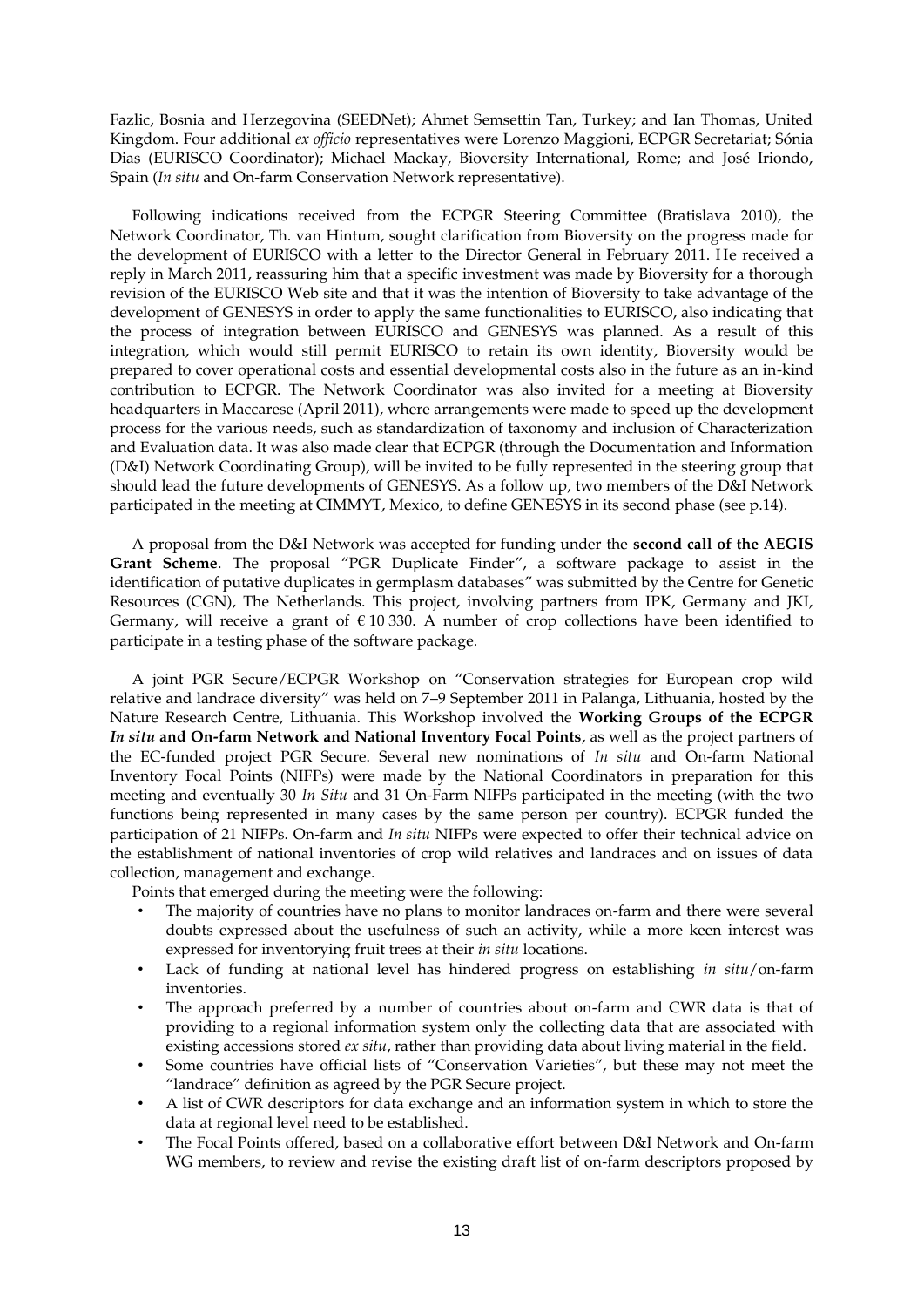PGR Secure so that it will comply with documentation standards and could be formally agreed, jointly with the D&I Network.

The **Second Capacity Building Inter-regional Workshop** on International Treaty Implementation, organized by the Inter-regional Cooperation Network (see below, Section 3.9), was organized in Menemen, Turkey, on 28-29 September 2011, jointly with the Near East and North Africa (NENA) Plant Genetic Resources Network. A presentation by F. Begemann and Th. van Hintum on "Regional documentation and information of PGRFA in Europe" was made by F. Begemann and raised the interest of the audience towards the possibility of searching for funds for the development of a documentation system inspired by the EC proposal that funded EURISCO back in 1999. The NENA Network was provided with a copy of the original project proposal (EPGRIS) submitted to the EC for the establishment of EURISCO.

The D&I Network played a major role in the development of a new Bioversity coordinated proposal for the EU Seventh Framework Programme. The 10 Million Euro project called "**Plant Gene Access"** includes a major component aiming at improving the coverage, functionality and quality of EURISCO, as well as developing additional PGR documentation facilities. The proposal was submitted in November 2011.

On 5-9 December 2011 the CGIAR Genebank Managers convened **a meeting at CIMMYT in Mexico to discuss the future of GENESYS**. GENESYS is the internationally funded global portal to information about PGR, which has been developed over the last few years at Bioversity International. Two representatives from ECPGR were invited. In consultation with the ExCo and the D&I Network Coordinator, the Secretariat confirmed the participation of Th. Van Hintum, The Netherlands and Iva Faberová, Czech Republic at the meeting in Mexico. The meeting resulted in a clear vision of the future of GENESYS, regarding governance, operation and functionality, and a strategy to implement this vision. As such it created the basis for the development of a proposal for the second phase of GENESYS. It became clear that the early development of EURISCO can be used as a model for the further development of GENESYS, as it will have to become based on the communities that own and supply the data. Like EURISCO, GENESYS will only be as good as the data it provides, and this data quality is in the hands of the communities managing the data sources. EURISCO will continue to be a major data-donor to GENESYS, and the ECPGR D&I Network will increasingly be involved in the governance of GENESYS.

#### **EURISCO in 2011**

 $\overline{a}$ 

With the Republic of Moldova joining EURISCO as a newcomer in 2011, the Catalogue now represents 42 National Inventories and 318 collection holdings. The total number of accessions, as of 31 December 2011, was 1 096 182. These accessions were listed as wild/weedy species (9%), landraces (25%), advanced cultivars (19%), breeding/research material (15%), others (1%). The status of the remaining 31% is unknown. The registration of Multilateral System accessions in 2011 was 22.5% of the total in EURISCO reported accessions. This year, the German Inventory was the first to assign accessions to AEGIS (61 garlic accessions) and to flag them accordingly in EURISCO.

The EURISCO Web site has been entirely revised and transferred into the Typo3 environment and the new site was launched on 17 November 2011. The revision included upgrading of the functionalities and search capacity, providing users with more accurate results of the taxonomy searches and ensuring that synonyms are also captured in the search. This was based on a review of the taxonomic nomenclature of EURISCO<sup>2</sup>, and is achieved through the implementation of a static middle layer on the search, matching the existing genus and species in the database against the accepted genus and species in the GRIN-Taxonomy. This process will allow for the search and display of corrected taxonomy (without misspellings) and synonyms that are found within the GRIN-

<sup>2</sup> van Hintum TJL, Knüpffer H. 2010. Current taxonomic composition of European genebank material documented in EURISCO. Plant Genetic Resources: Characterisation and Utilisation 8:182- 188.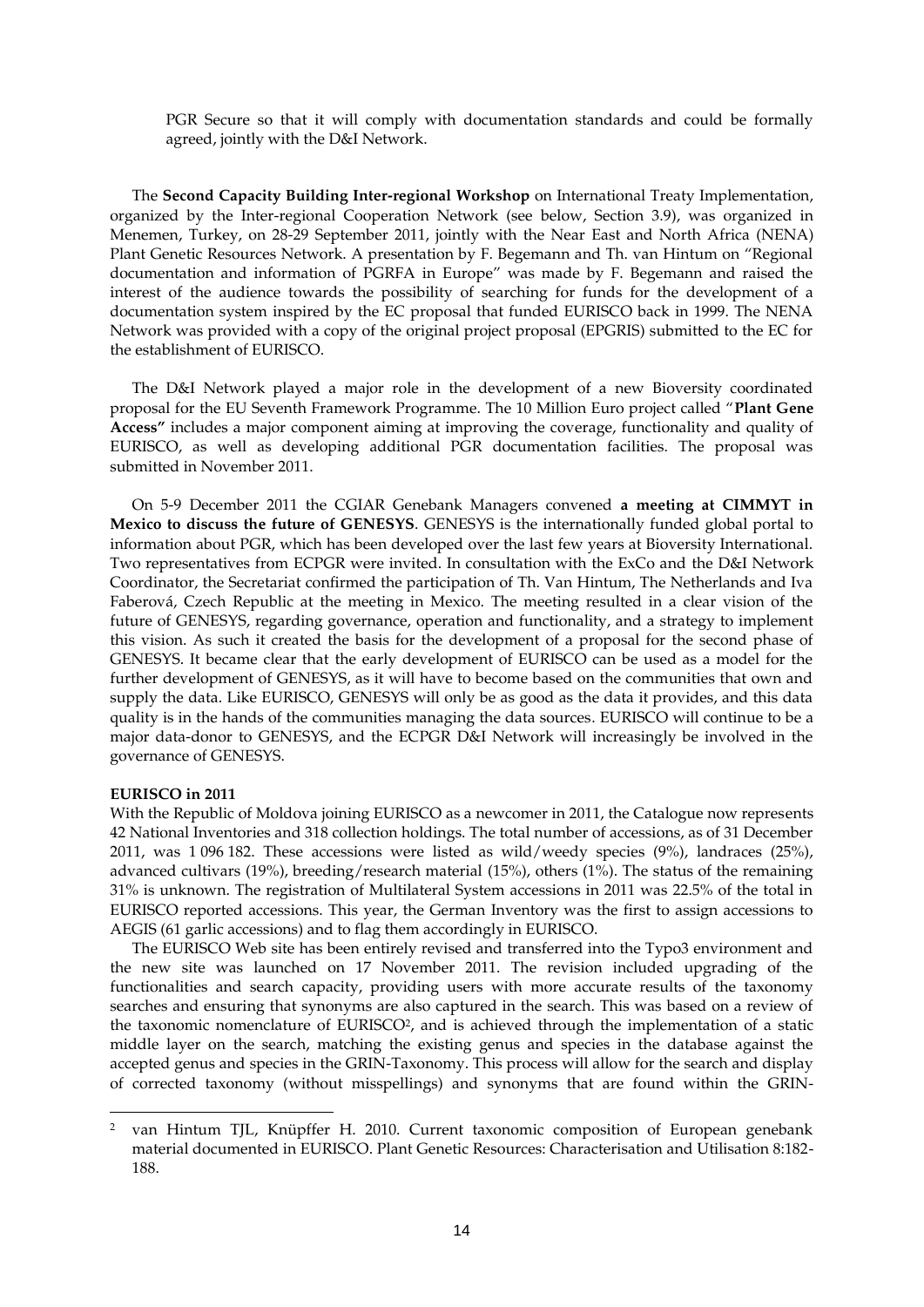Taxonomy Catalogue. Consequently, users will have the possibility to search not only by scientific names but also use and/or see the synonyms. Besides upgrading the search functionalities, some light "cosmetic" changes were made to the Web site: results displayed in selected views, from the dropdown menu; possibility to create a custom report; improved Passport view page with Google maps for the accession (where latitude/longitude have been provided), making it more attractive and user-friendly.

Data quality was analysed, and the results published<sup>3</sup>. To further increase data quality and completeness in the EURISCO, real time taxonomy and geo-referencing reports are available on countries' upload pages. The taxonomy reports highlight taxonomic imprecision such as spelling mistakes, indicating which scientific names are fully matching, partially matching or not matching the GRIN-Taxonomy, while the geo-referencing reports cross-check that the coordinates given for the collecting site actually fall within the borders of the assigned "country of origin"; they can be downloaded in both Excel and for Google Earth viewing and the data are available by institute.

Three e-bulletins (September, November and December) were prepared and published on the EURISCO Web site (http://eurisco.ecpgr.org/releases/e\_bulletin.html), as well as disseminated via e-mail to more than 200 individuals.

Some facts and numbers regarding changes and improvements in EURISCO during 2011 are summarized below:

- The total number of accessions has increased by 12 735, reaching a total of 1 096 182 accessions in December 2011;
- One new National Inventory joined (Republic of Moldova), raising the number of participating countries to 42;
- The number of data providers increased, now reaching 318 institutes conserving PGR in Europe;
- Accessions flagged in EURISCO as part of the Multilateral System have reached the number of 246 216 from 17 countries, representing around 22.5% of the total number of accessions recorded in EURISCO;
- During 2011 the EURISCO portal received 6737 visits of which 4023 were unique visitors.

### **Outlook for 2012**

 $\overline{a}$ 

Coordination of EURISCO, maintenance and development. Upgrading and re-designing of the EURISCO intranet (staging area), which is responsible for receiving, processing and publishing the data on the EURISCO public site. Improvements and new expected functionalities are the following:

- 1. A Web site providing all the functionality (upload, validation, data quality reports and publishing) of the current EURISCO intranet.
- 2. A new data structure that can accommodate C&E data. A framework will be ready to be tested by selected EURISCO partners.
- 3. A new credentials system in which National Focal Points may delegate the uploading directly to the data providers and collect from the EURISCO staging area the national inventory data.
- 4. A series of published Web-services that can be used to search and refer to specific germplasm.
- 5. An access to germplasm information via Google Maps, regardless of the amount of coordinates data.
- 6. A new database structure that is more flexible and that can handle much greater amounts of data.

# **3.8.** *In situ* **and On-farm Conservation Network**

**Working Groups**: On-farm Conservation and Management; Wild Species Conservation in Genetic Reserves.

<sup>3</sup> van Hintum TJL, Menting F, van Strien E. 2011. Quality indicators for passport data in *ex situ* genebanks. Plant Genetic Resources: Characterisation and Utilisation 9:478-485.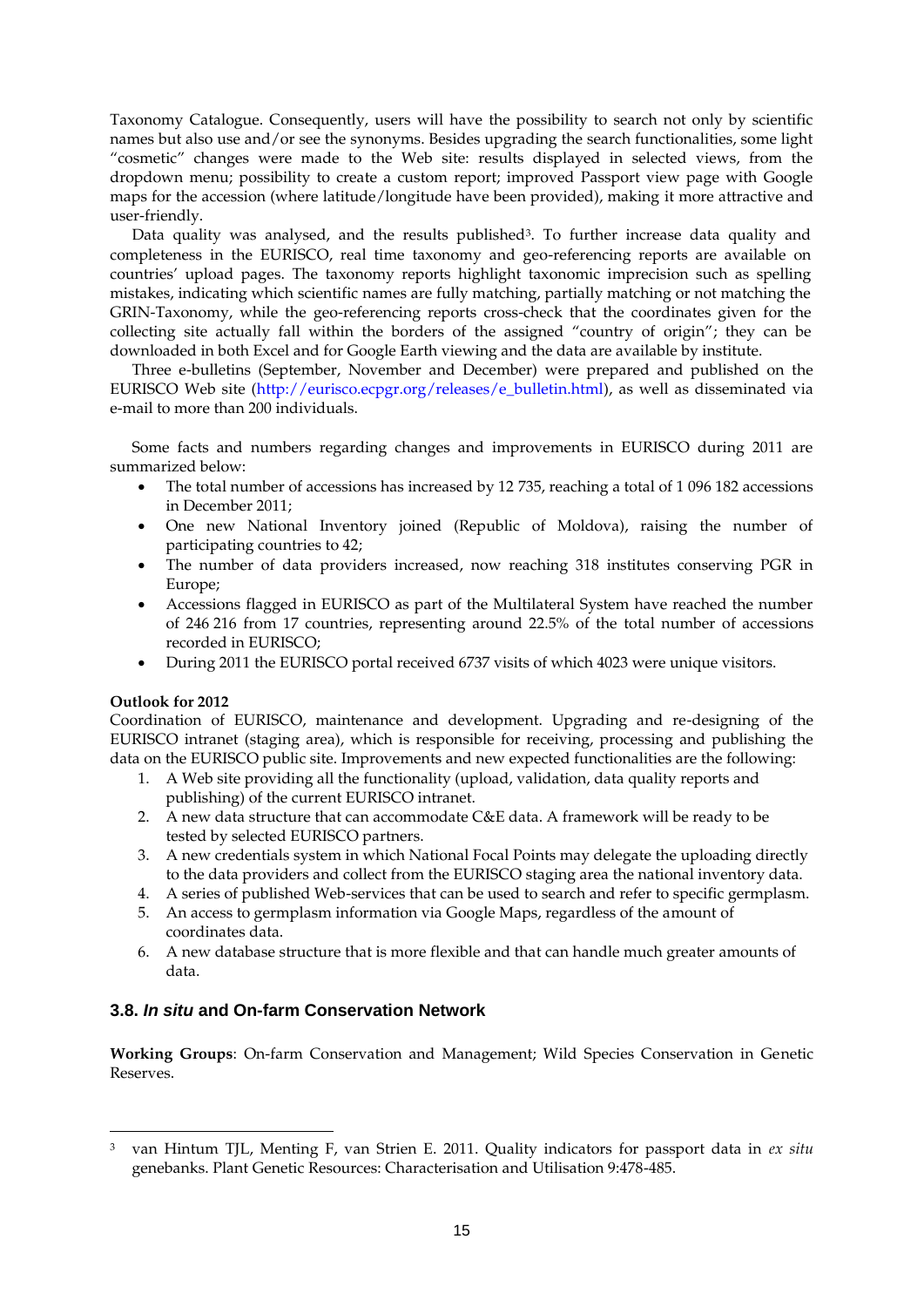The *In situ* **and On-farm Conservation Network Coordinating Group** consisted of seven members: Nigel Maxted, United Kingdom (Network Coordinator); Lothar Frese, Germany; Paul Freudenthaler, Austria; José Iriondo, Spain; Valeria Negri, Italy; Zdeněk Stehno, Czech Republic; and Jens Weibull, Sweden.

The project proposal for "Novel characterization of crop wild relatives and landraces resources as a basis for improved crop breeding" (**PGR Secure**, [www.pgrsecure.org\)](http://www.pgrsecure.org/), under the EU FP7 funding scheme for Collaborative Projects, started its activity in March 2011. One of the goals of the project is to assist national PGR programmes to generate and implement conservation strategies for national crop wild relative (CWR) and landrace (LR) diversity. In joint collaboration with ECPGR, PGR Secure convened a workshop to discuss and agree on a strategic approach to European and national CWR and LR conservation that will result in the systematic conservation of these important resources across Europe—the first time a systematic approach has been taken to CWR and LR conservation at a continental level. The workshop, held on 7-9 September in Palanga, was organized by the University of Birmingham, University of Perugia, ECPGR and the Nature Research Centre (NRC), Lithuania and hosted by the NRC, and was attended by 102 participants from 38 European countries and the USA. National representatives were nominated by ECPGR National Coordinators—36 members of the Wild Species in Genetic Reserves Working Group and 32 members of the On-Farm Conservation Working Group of the ECPGR *In Situ* and On-Farm Conservation Network were nominated, along with 30 *In Situ* National Focal Points (NFPs) and 31 On-Farm NFPs (some participants are members of more than one Working Group) (see also Section 3.7 Documentation and Information Network).

The main topics discussed at the workshop were:

- Revision / modification of already existing national CWR inventories (e.g. previously generated by the FP5-funded PGR Forum project)
- Creation of new national CWR and LR inventories where necessary
- Baseline threat assessment of CWR/LR extinction/genetic erosion
- CWR/LR diversity prioritization and *in situ* and *ex situ* gap analysis
- Creation/collation of desirable additional national data sets (e.g. distribution, threat status, use potential)
- Data quality and data standards
- Use of national CWR and LR inventories
- Traditional and novel characterization of CWR/LR diversity
- Development and implementation of national CWR/LR conservation strategies by the ECPGR Network members.

The workshop consisted of a series of presentations on the current state of the art of CWR and LR conservation in Europe and available approaches and methods for CWR and LR conservation, illustrated with case studies and followed by discussion sessions on the practical application of the approaches and methods, during which participants shared knowledge on current national activities and agreed on the way forward.

Participants agreed on the general approach to the development of national CWR and LR conservation strategies and the issue of funding the planning of the strategies was debated. PGR Secure will fully support the development of national CWR/LR conservation strategies in Finland, Italy, Spain and the UK and is also assisting Albania, Belarus, Cyprus and Czech Republic to develop national CWR conservation strategies. PGR Secure, via the project's Helpdesk, agreed to provide a list of policy drivers that will help persuade governments to assist with formulating national strategies, along with guidance on identifying relevant national obligations and how to take them forward. The workshop facilitators emphasized the need to design national strategies to suit individual countries, adapting the models discussed in the workshop in a flexible way according to available resources. For a full report of the workshop, visit [www.pgrsecure.org/palanga\\_workshop.](http://www.pgrsecure.org/palanga_workshop)

In 2011 the project **AGRI GENRES 057 "An Integrated European** *In Situ* **Management Work Plan: Implementing Genetic Reserves and On Farm Concepts" (AEGRO)** co-funded by the European Commission, DG AGRI within the framework of Council Regulation 870/2004 ended. For further information see [http://aegro.jki.bund.de/aegro/.](http://aegro.jki.bund.de/aegro/) This year also saw the publication of the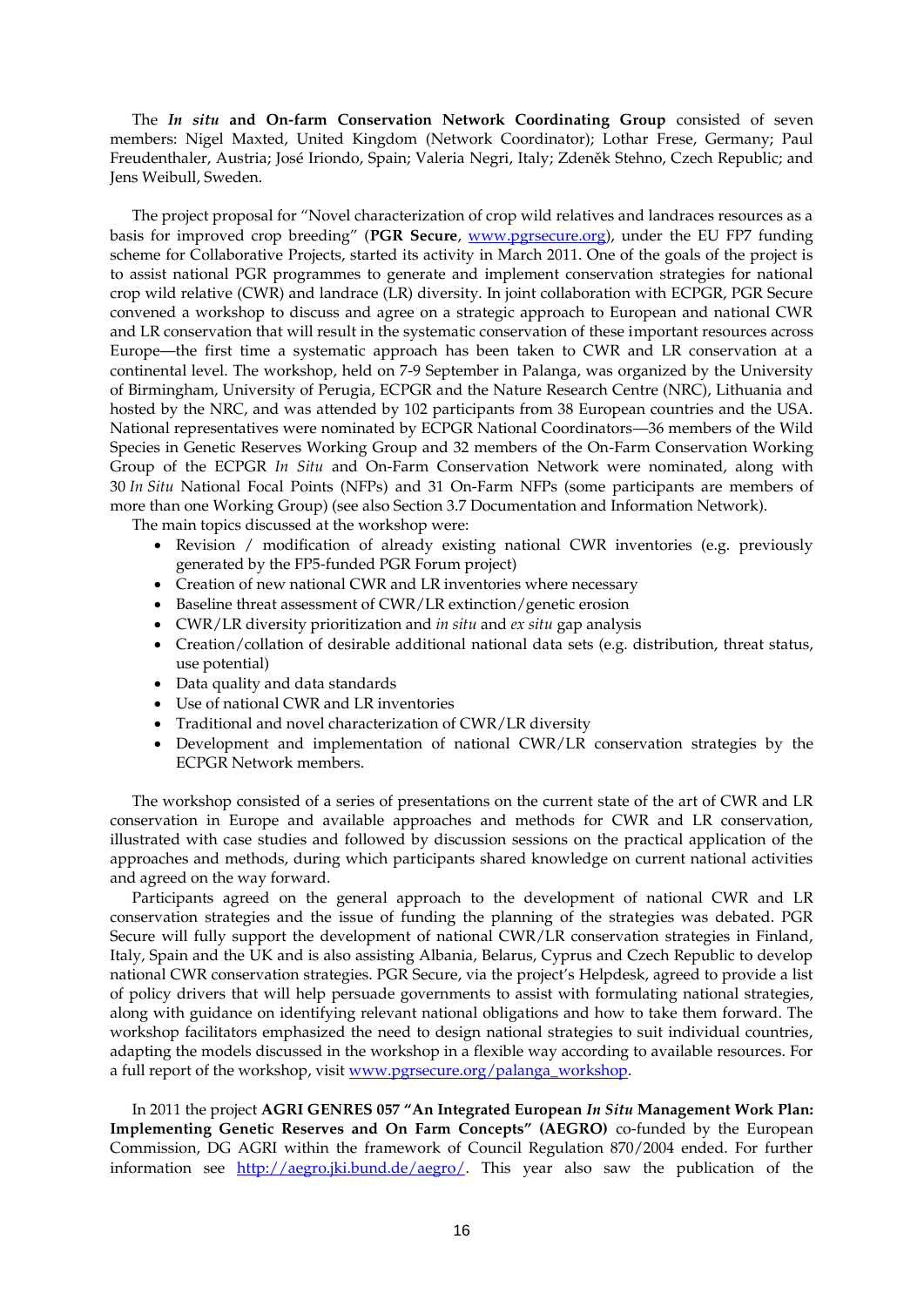proceedings from the AEGRO project final dissemination conference held in Madeira, Portugal in September 2010. The publication details are:

Maxted N, Dulloo ME, Ford-Lloyd BV, Frese L, Iriondo JM, Pinheiro de Carvalho MAA, editors. 2011. Agrobiodiversity Conservation: Securing the Diversity of Crop Wild Relatives and Landraces. CAB International, Wallingford.

This publication contains a multi-author paper that summarizes the State of the Art in European *in situ* and on-farm conservation (Chapter 43). It is hoped it may prove useful to the group not only in establishing a baseline for progress assessment but also in terms of providing a tool for lobbying national governments for funding for CWR and LR conservation and use. It was also agreed that the summary tables for CWR and LR conservation implementation would be put up on the PGR Secure Web site [\(http://pgrsecure.org/\)](http://pgrsecure.org/) and that the tables would be updated with State of the Art changes as they occur.

Finally this year saw the production of **the first Global Priority CWR species checklist** from which a European Priority CWR species checklist can be abstracted. The work was funded by the Norwegian Government and was carried out by the Global Crop Diversity Trust, in collaboration with CG Centres, the Royal Botanic Gardens, Kew and the University of Birmingham. CWR are native or naturalized in 21 world regions; the region with the most CWR is Western Asia with 1142, the second richest region is Southern Europe with 1026 native CWR taxa. The Web-enabling of the database [\(http://www.cwrdiversity.org\)](http://www.cwrdiversity.org/) provides an important tool to assist *ex situ* and *in situ* conservation and use, thus helping underpin future food security.

#### **Outlook for 2012**

Activities of the Network will continue within the framework of the PGR Secure project, with national CWR/LR conservation strategies becoming available for Finland, Italy, Spain and the UK, as well as national CWR conservation strategies for Albania, Belarus, Cyprus and Czech Republic

As part of the Sixth European Botanic Gardens Congress (EUROGARD VI) with the title "European Botanic Gardens in a Changing World", to be held on Chios Island, from 28 May-2 June 2012, the Coordinator of the *In situ* and On-farm Conservation Network, Nigel Maxted, will organize a workshop on "Wild Species Conservation in Genetic Reserves".

#### **3.9. Inter-regional Cooperation Network**

The **Inter-regional Cooperation Network Coordinating Group** consisted of five members: Frank Begemann, Germany (Network Coordinator); Merja Veteläinen, Finland; Petra Engel, Italy; Silvia Strãjeru, Romania; and Ayfer Tan, Turkey.

**A joint workshop between ECPGR and the Near East and North Africa Plant Genetic Resources Network (NENA PGRN)** was organized on 28-29 September 2011 in Menemen, Turkey, with the local support of the Aegean Agricultural Research Institute. This workshop was dedicated to exchanging views, information and experiences related to the implementation of the International Treaty on Plant Genetic Resources for Food and Agriculture (Treaty).

The NENA PGRN Network was represented by the Coordinator and members from Egypt, Iran, Iraq, Jordan, Kuwait, Lebanon, Morocco, Oman, Sudan and Yemen. ECPGR was represented by the Secretariat and members from Germany, Sweden and Turkey. International organizations (Bioversity International, ICARDA and GFAR) were also involved, as well as the Secretary of the Treaty, Mr Shakeel Bhatti.

The workshop consisted of presentations from both networks regarding the national and regional approaches to *ex situ* conservation, documentation and information, implementation of the Multilateral System (MLS) of the Treaty and its related policies and legislation.

Examples provided by ECPGR for consideration by NENA PGRN were the concept for "A European Genebank Integrated System" (AEGIS) and the online EURISCO catalogue. A strong recommendation was directed from the meeting to NENA PGRN, indicating the need to reach self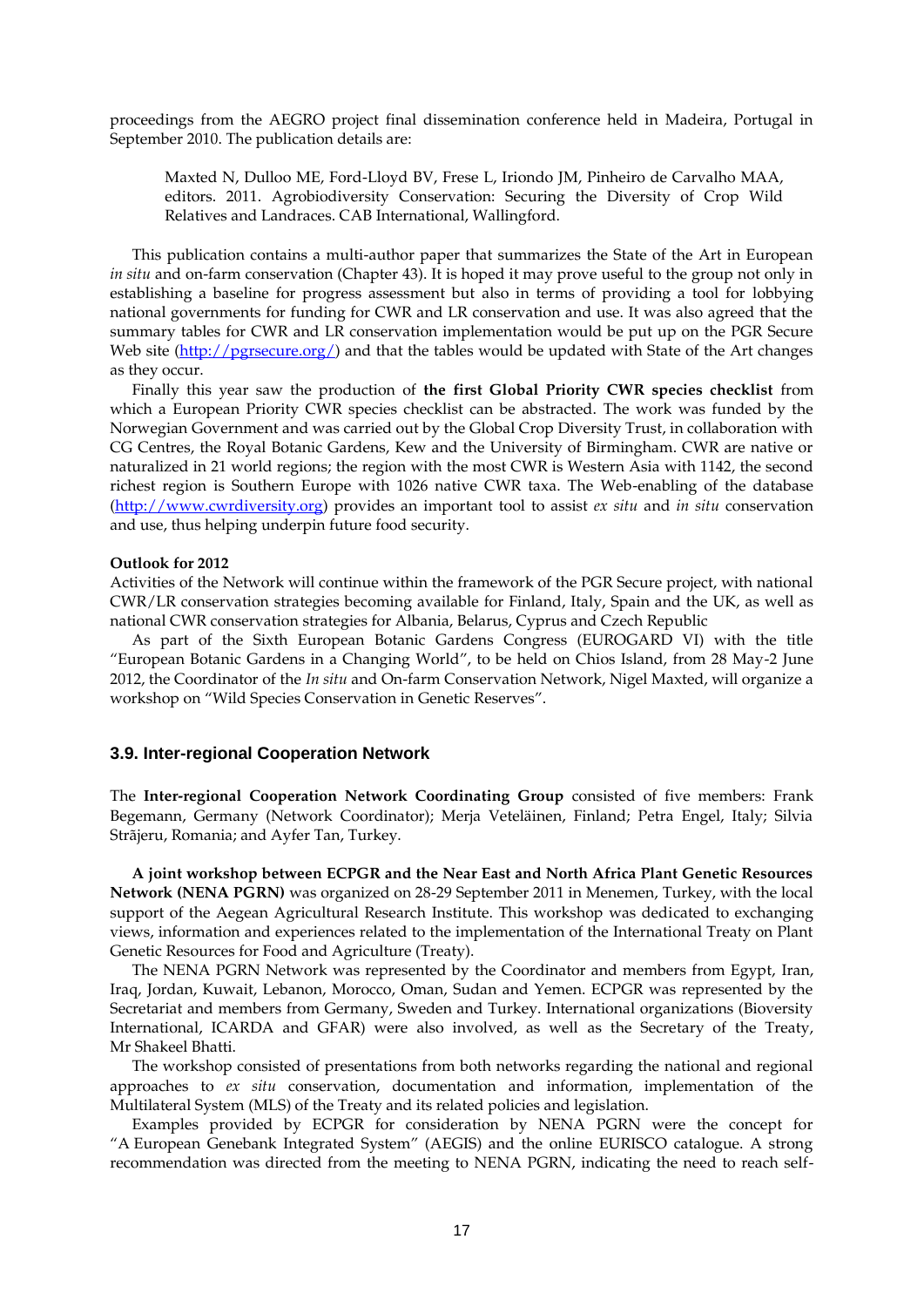sustainability through the acquisition of firm national commitments as a pre-requisite for regional collaboration.

This workshop opened the way for further exchanges of information between the two Networks and to possible opportunities for advice or training in the near future. NENA PGRN specifically expressed interest in future collaboration with ECPGR on different aspects of PGR conservation and management.

# **Outlook for 2012**

Opportunities for additional joint workshops between ECPGR and other regional networks will be discussed with the Treaty Secretariat.

# **4. AEGIS INITIATIVE FOR "A EUROPEAN GENEBANK INTEGRATED SYSTEM"**

Whereas the hope for financial support from the European Union through the EUROGENEBANK proposal, submitted at the end of 2009, did not materialize, the Secretariat, in close collaboration with and the full support from the Working Groups, continued the development and implementation of AEGIS activities as planned during 2011. A number of activities and the major achievements during 2011 are summarized below:

- By the end of December 2011 the following 30 countries (compared to 26 in 2010) had returned the signed Memorandum of Understanding (MoU) to Bioversity International: Albania, Azerbaijan, Belarus, Bosnia and Herzegovina, Bulgaria, Croatia, Cyprus, Czech Republic, Denmark, Estonia, Finland, Georgia, Germany, Hungary, Iceland, Ireland, Lithuania, Montenegro, The Netherlands, Norway, Poland, Portugal, Romania, Slovakia, Slovenia, Sweden, Switzerland, Turkey, Ukraine and the United Kingdom. In addition, in 18 countries, 45 (compared to 19 in 2010) AEGIS Associate Membership Agreements between institutions holding *ex situ* accessions and the respective National Coordinators were concluded.
- Final reports of the three selected projects of the first call of the AEGIS Competitive Grant Scheme have been received and placed on the AEGIS Web site. The second call for proposals was published at the end of 2010 and a total of 10 eligible proposals were received. Under the leadership of the AEGIS Advisory Committee, the following five proposals were selected and funded:

1. Establishment of the European Forages Collection; MTT AgriFood Research, Finland.

2. "PGR Duplicate Finder", a software package to assist in the identification of putative duplicates in germplasm databases; Centre for Genetic Resources, The Netherlands, (CGN).

3. Improving the prerequisites for a European rye collection; Nordic Genetic Resources Centre (NordGen).

4. Identification of 240 old potato clones having unreliable variety name by means of fingerprinting using 12 microsatellite (SSR) markers to assist in setting up the AEGIS collection for potato; Centre for Genetic Resources, The Netherlands, (CGN).

5. *Brassica* selection criteria for the identification of the MAAs: relate to the *Brassica oleracea* of Iberian collection; Banco Português de Germoplasma Vegetal, INRB, I.P, Portugal.

- The developed and approved template for an operational genebank manual was made available on the AEGIS Web site and discussed at a number of WG meetings. Further followup with the various AEGIS Associate Members will be required.
- The Secretariat and the ECPGR community participated in the process of revision of the FAO *Genebank Standards* (for seed germplasm) and the final draft was discussed by the Commission during its 13th Session. As the FAO process of revising the genebank standards started to coincide with the AEGIS process it was agreed with the SC to use the approved revised FAO *Genebank Standards* rather than to develop new ones. Thus, ECPGR experts were invited to comment on the draft revised *Genebank Standards* document. A number of them did, a next version was produced and during the discussions of this new version the Commission requested to add a section on the evaluation of germplasm, to hold a second electronic consultation as well as to also develop standards for field genebanks as well as for *in vitro* and cryopreservation. The further to-be-revised draft on seed germplasm as well as the new drafts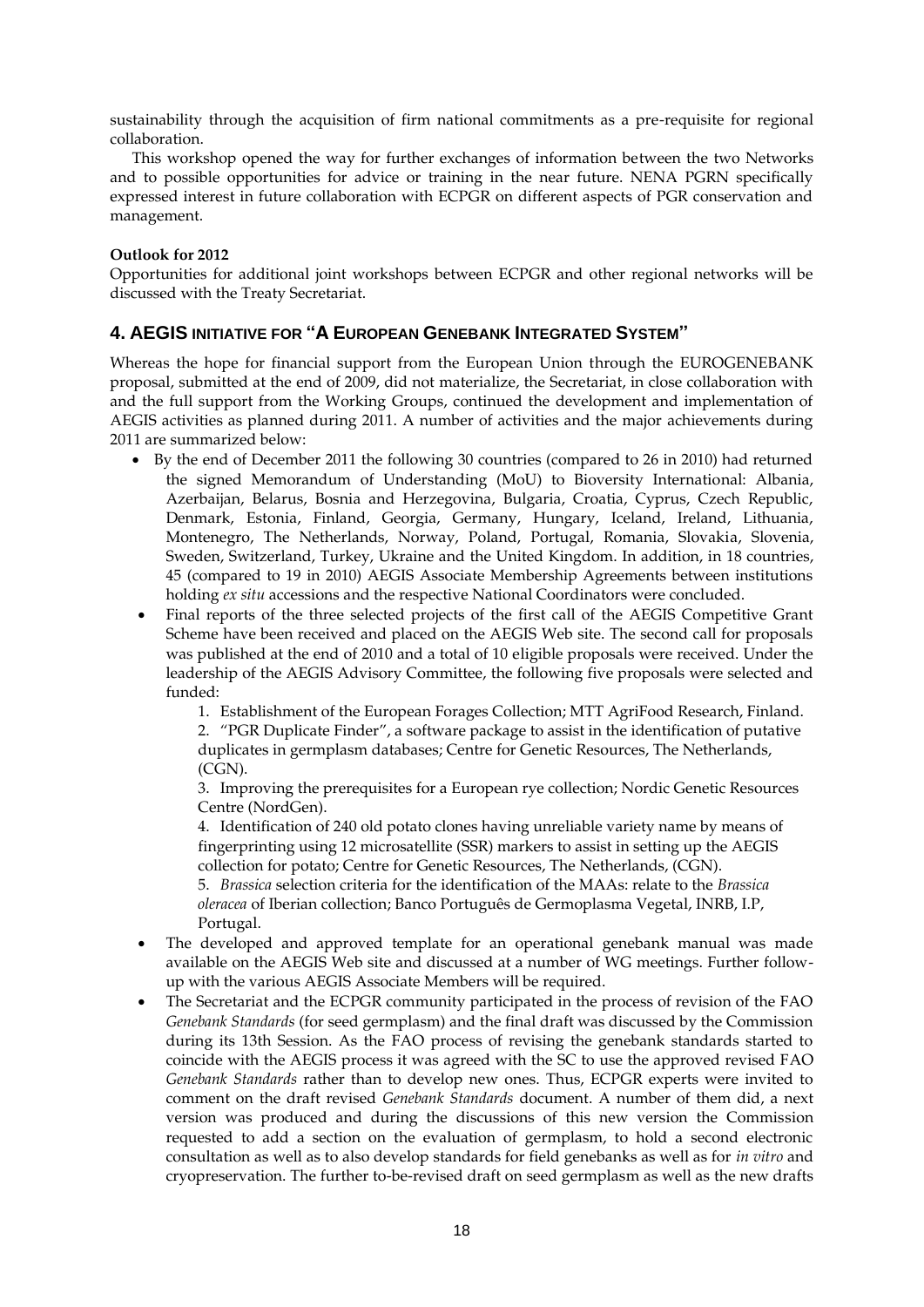are planned to be submitted to the Technical Working Group for their approval in November 2012.

- With the establishment of the European Collection the following activities were undertaken. The adopted "simplified" procedure for the selection of European Accessions has been used by several Working Groups and a number of candidate lists of European Collection accessions were established. The *Allium* Working Group was the first one to approve 61 garlic accessions for inclusion in the European Collection and upon acceptance of the conditions for their longterm conservation and continued availability by the German National Coordinator, these accessions have been flagged in EURISCO as the first European Accessions.
- The Secretariat attended several WG and other meetings, including the Inter-regional Network meeting with the Near East and North Africa Region in Izmir, Turkey and made presentations on the concept and the status of the development of AEGIS. Presentations given are available on the AEGIS Web site.
- The preparation of a project proposal entitled "Access to plant genetic resources for food and agriculture in Europe" or "Plant Gene Access" in short, was coordinated by the ECPGR Secretariat, upon request of the ECPGR Steering Committee. The proposal has 33 partners that formally agreed to participate in the project and was submitted on time to the 2012 Call under the Seventh Framework Programme of the EU (Research Infrastructures – Support to existing research infrastructures – Integrating Activities) on 23 November 2011. Whereas this proposal addresses a few areas that are (still) outside of the direct scope of AEGIS, including work packages on genetic stocks, crop wild relatives and historical seeds as well as on genotyping and phenotyping, an eventual acceptance of the proposal would greatly boost the further development of AEGIS. The results of the project evaluation are expected in March/April 2012.
- During the course of 2010 and the beginning of 2011 the AEGIS Web site was revised. It is foreseen that with the actual establishment of the European Collection further revisions will be undertaken.

#### **Outlook for 2012:**

Special attention will be paid to the further designation of accessions to the European Collection and to continuing the efforts on defining crop-specific standards, in close consultation with FAO and its Commission where relevant. Efforts to formulate the reporting and monitoring components of AQUAS will be started in 2012. During 2012 the conclusion of the second set of projects funded by the Grant Scheme is expected.

Should the Plant Gene Access proposal pass the selection hurdles, a lengthy process of negotiating the final workplan and budget is foreseen and will have to be coordinated by the Secretariat.

### **5. LINKS WITH OTHER NETWORKS AND INITIATIVES**

The following interactions between ECPGR and other Networks and initiatives took place during 2011:

#### **Global Crop Diversity Trust**

The project funded by the Global Crop Diversity Trust for the regeneration and safety-duplication of regionally prioritized crop collections continued in 2011 to complete regeneration and safetyduplication. The project, prepared by the ECPGR Cereals Network and the Oil and Protein Crops Network, involved ten European countries (Albania, Armenia, Azerbaijan, Belarus, Bulgaria, Georgia, Greece, Hungary, Israel and Portugal) and was granted nearly US\$ 130 000 from the Trust. The 11 partner institutions involved have successfully regenerated 79% of the expected accessions, i.e. 4138 out of a total of 5211 planned grain legume (chickpea, common bean, cow pea, faba bean, grass pea and lentil) and cereal accessions (*Aegilops*, barley, maize, sorghum and wheat).

The remaining accessions resulted non viable or it was not possible to regenerate all the expected faba beans due to isolation space. Bad weather conditions and diseases also compromised the harvest in a few cases. All germplasm regenerated under the project will be made available and otherwise dealt with in accordance with the terms and conditions of the Standard Material Transfer Agreement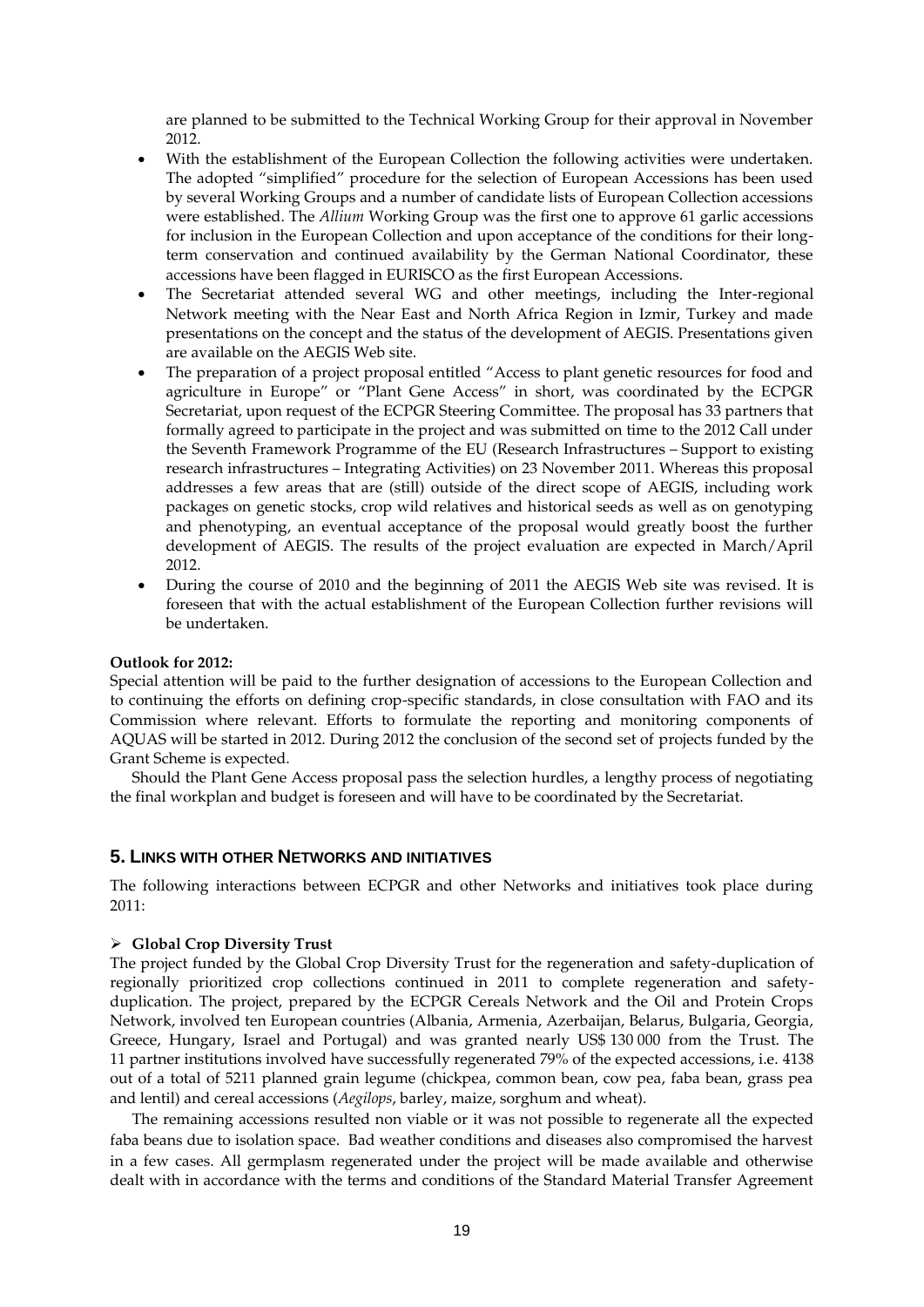of the International Treaty on Plant Genetic Resources for Food and Agriculture. Suitable regeneration protocols were recommended. Passport data are being made available through EURISCO and characterization data are also available upon request. Safety-duplication at CGIAR Centres and at Svalbard is in progress. Safety-duplication at ICARDA has so far been impossible due to the unsettled situation in Syria.

# **European Commission**

The ECPGR Steering Committee members who are also representatives in the Committee on Council Regulation 870/2004 have managed to include a presentation on all genetic resources networks (including ECPGR) as part of the agenda for the next meeting. The meeting is planned in June 2012 in Bruxelles, Belgium.

A participation of ECPGR in the survey for the evaluation of this Regulation is also foreseen. The Secretariat has agreed to send its input for an e-consultation to be concluded in January 2012. ECPGR National Coordinators have also been invited to send their inputs to the consultation, either directly or through the Secretariat.

The AGRI GENRES project EURALLIVEG (vegetative *Allium* core collection) [\(http://euralliveg.ipk-gatersleben.de/home.php\)](http://euralliveg.ipk-gatersleben.de/home.php) was concluded with a final meeting in Prague, Czech Republic, 1-2 March 2011. Three non-project partners and members of the *Allium* WG from Portugal, Spain and the United Kingdom were able to attend this meeting with ECPGR support. The ECPGR Secretariat also attended (see Section 3.6 above).

The Task Force on EU matters, which is planned to coordinate ECPGR actions towards the EU, will be led by Siegfried Harrer. A draft strategy is being prepared.

### **The International Treaty on PGRFA**

Progress in the collaboration with the Secretariat of the International Treaty for capacity building on the implementation of the Treaty in other regions is briefly described above in Section 3.9.

EURISCO (see Section 3.7) allows displaying those accessions that are part of the Multilateral System. So far, 17 countries have flagged a total of 246 216 accessions.

AEGIS (see Section 4) provides a mechanism for regional cooperation in the implementation of the Treaty in the European region. Wherever possible, AEGIS uses the Treaty's mechanisms, procedures and instruments, including the Standard Material Transfer Agreement (SMTA), and thereby contributes to its effective implementation. The 61 *Allium* accessions designated as part of AEGIS at the end of 2011 are *de facto* extending the Multilateral System to non-Annex I crops.

# **6. PUBLICATIONS**

# **6.1. Publications produced in 2011**

The following publications were produced in 2011 and are available in electronic format through the ECPGR Web site [\(http://www.ecpgr.cgiar.org/homepage.html\)](http://www.ecpgr.cgiar.org/homepage.html).

### **Proceedings**

- Report of a Cereals Network. Second Meeting, 21-24 April 2008, Foça, Turkey.
- Report of a Working Group on Cucurbits. Ad hoc Meeting, 23-24 October 2008, Warsaw, Poland.
- Report of a Working Group on Forages. Tenth Meeting, 28-29 April 2010, Island of Poel, Germany.
- Report of a Working Group on Fibre Crops (Flax and Hemp). Second Meeting, 7-9 July 2010, Šumperk, Czech Republic.
- Report of a Working Group on *Prunus*. Eighth Meeting, 7-9 September 2010, Forlì, Italy.
- Report of a Working Group on *Avena*. Sixth Meeting, 21-23 October 2010, Suceava, Romania.
- Report of a Working Group on Cucurbits. Second Meeting, 9-11 November 2010, Tbilisi, Georgia.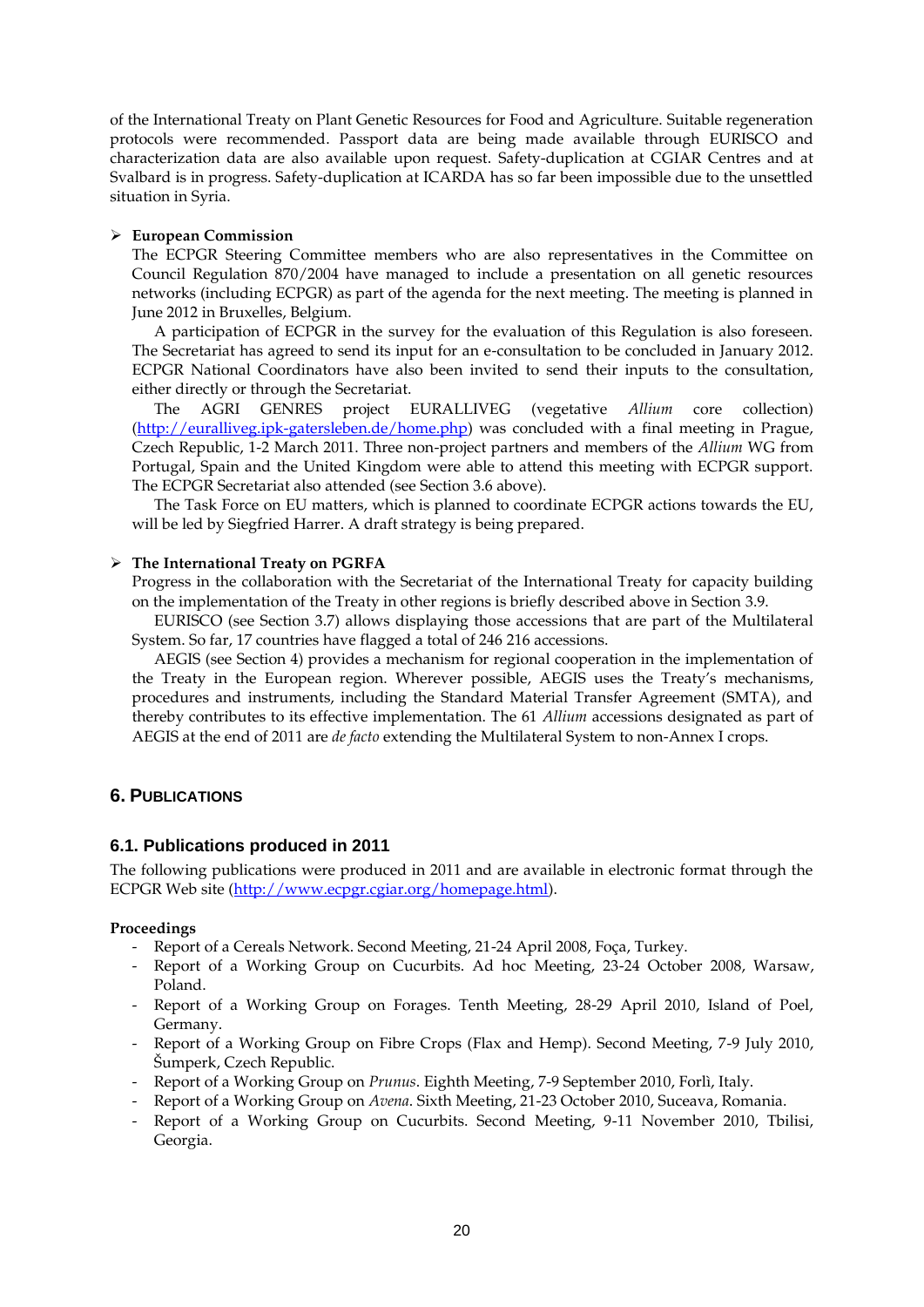- Report of a Working Group on Umbellifer Crops. First Meeting, jointly held with the Second Workshop of the AEGIS-funded project on Umbellifer Crops, 29 March–1 April 2011, Quedlinburg, Germany.
- Report on a Working Group on Barley. Seventh Meeting, 10-12 May 2011, Larnaca, Cyprus.
- Report on a Working Group on *Allium*. Seventh meeting 6-8 September 2011, Perea, Thessaloniki, Greece.

# **Administrative and working documents**

- ECPGR Technical report 2010 and Financial report 2010
- Report of the Twelfth Steering Committee meeting, 14-16 December 2010, Bratislava, Slovakia.
- General guidelines for regeneration, processing and storage of cucurbit species
- Report of the Second ECPGR Executive Committee Meeting, 17-19 October, Maccarese, Italy.

# **Bioversity publications**

- Issues 42 and 43 of Bioversity's **Regional Newsletter for Europe** were also published in 2011 with contributions and partial financial support from ECPGR.

### **Other publications**

- Díez MJ, van Dooijeweert W, Maggioni L. 2011. The European Cooperative Programme for Plant Genetic Resources (ECPGR) Cucurbits Working Group. Poster presented at the EUCARPIA Genetic Resources section meeting "To Serve and Conserve", Wageningen, The Netherlands, 5-7 April 2011.
- Maxted N, Dulloo ME, Ford-Lloyd BV, Frese L, Iriondo JM, Pinheiro de Carvalho MAA, editors. 2011. Agrobiodiversity Conservation: Securing the Diversity of Crop Wild Relatives and Landraces. CAB International, Wallingford.
- Suso, M. J., M. Vishnyakova, Á. Ramos, G. Duc and M. Ambrose. 2011. An international survey on state of the art of grain legume management in gene banks. Journal of Agricultural Science and Technology B 1:975-981.

### **Web site**

A renewed ECPGR Web Site was launched in April 2011, offering an easier and better structured access to contacts, databases, budgets, meetings, publications, workplans and other documents.

# **6.2. Publications in preparation in 2011**

There are no publications in the pipeline. All the reports of ECPGR meetings held in 2011 under the responsibility of the Secretariat have been finalized and published on the Web.

# **7. ECPGR MEETINGS HELD IN 2011**

- First Meeting of the Working Group on Umbellifer Crops, jointly held with the Second Workshop of the AEGIS-funded project on Umbellifer Crops, 29 March–1 April 2011, Quedlinburg, Germany.
- Seventh Meeting of the Working Group on Barley, 10-12 May 2011, Larnaca, Cyprus.
- Seventh Meeting of the Working Group on *Allium*, 6-8 September 2011, Perea, Thessaloniki, Greece.
- Joint PGR Secure/ECPGR European crop wild relative and landrace conservation workshop, 7-9 September 2011, Palanga, Lithuania.
- Joint ECPGR/NENA Workshop on the ITPGRFA implementation, 28-29 September 2011, Menemen, Izmir, Turkey.
- Second Meeting of the ECPGR Executive Committee, 17-19 October 2011, Maccarese, Italy.